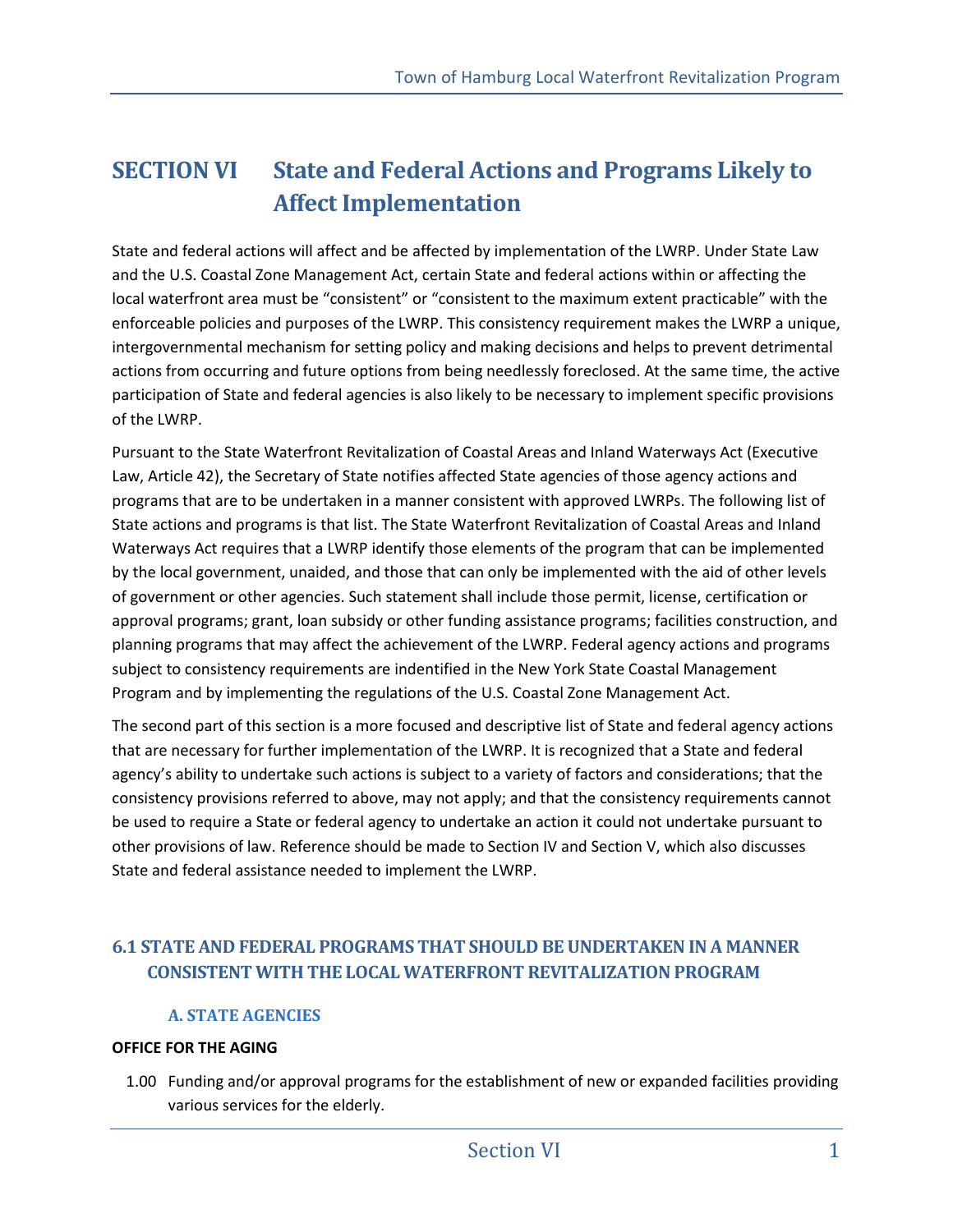#### **DEPARTMENT OF AGRICULTURE AND MARKETS**

- 1.00 Agricultural Districts Program
- 2.00 Rural Development Program
- 3.00 Farm Worker Services Program
- 4.00 Permit and approval programs:
	- 4.01 Custom Slaughters/Processor Permit
	- 4.02 Processing Plant License
	- 4.03 Refrigerated Warehouse and/or Locker Plant License

#### **DIVISION OF ALCOHOLIC BEVERAGE CONTROL/ STATE LIQUOR AUTHORITY**

- 1.00 Permit and Approval Programs:
	- 1.01 Ball Park Stadium License
	- 1.02 Bottle Club License
	- 1.03 Bottling Permits
	- 1.04 Brewer's Licenses and Permits
	- 1.05 Brewer's Retail Beer License
	- 1.06 Catering Establishment Liquor License
	- 1.07 Cider Producer's and Wholesaler's Licenses
	- 1.08 Club Beer, Liquor, and Wine Licenses
	- 1.09 Distiller's Licenses
	- 1.10 Drug Store, Eating Place, and Grocery Store Beer Licenses
	- 1.11 Farm Winery and Winery Licenses
	- 1.12 Hotel Beer, Wine, and Liquor Licenses
	- 1.13 Industrial Alcohol Manufacturer's Permits
	- 1.14 Liquor Store License
	- 1.15 On-Premises Liquor Licenses
	- 1.16 Plenary Permit (Miscellaneous-Annual)
	- 1.17 Summer Beer and Liquor Licenses
	- 1.18 Tavern/Restaurant and Restaurant Wine Licenses
	- 1.19 Vessel Beer and Liquor Licenses
	- 1.20 Warehouse Permit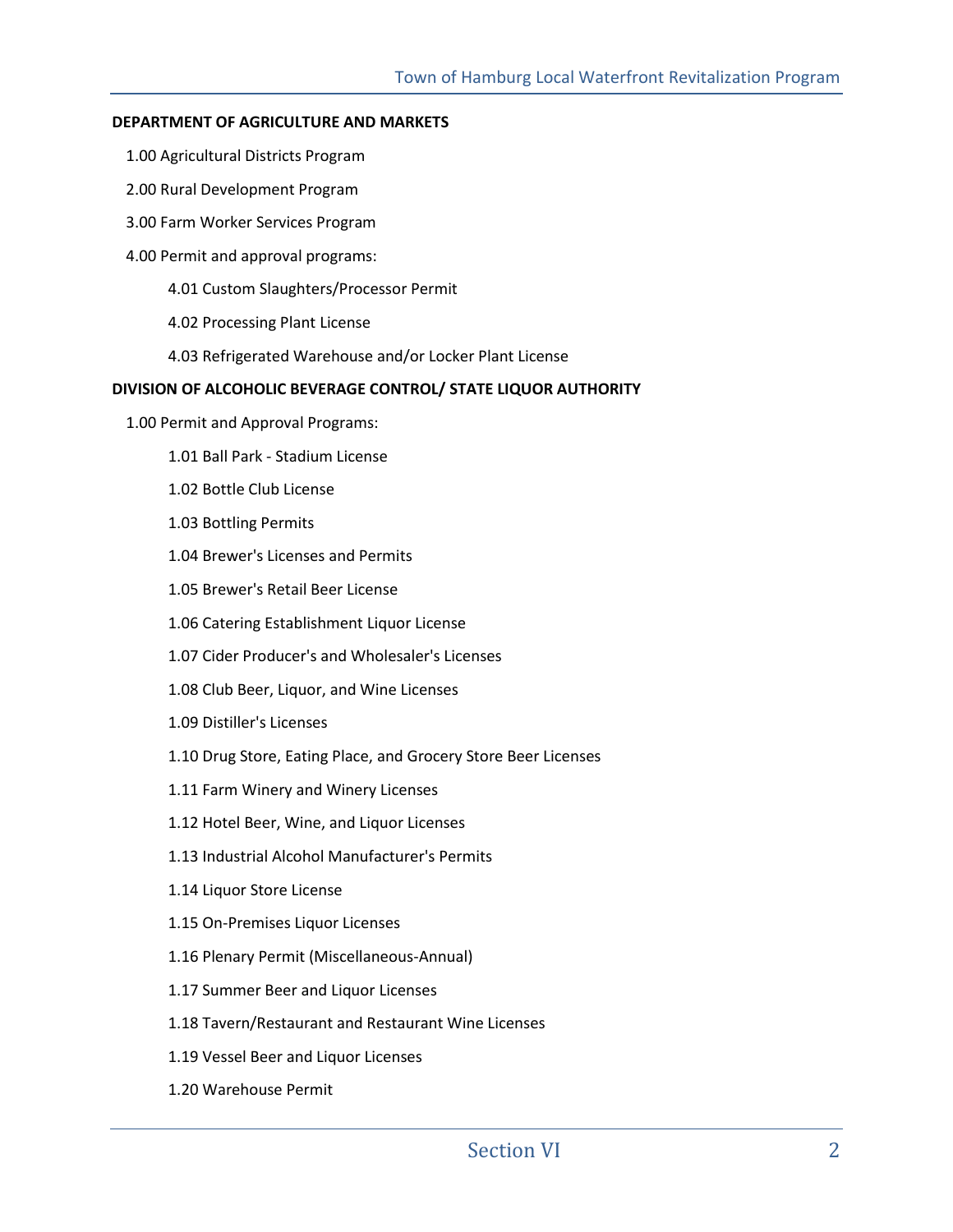1.21 Wine Store License

- 1.22 Winter Beer and Liquor Licenses
- 1.23 Wholesale Beer, Wine, and Liquor Licenses

#### **OFFICE OF ALCOHOLISM AND SUBSTANCE ABUSE SERVICES**

1.00 Facilities, construction, rehabilitation, expansion, or demolition or the funding of such activities.

- 2.00 Permit and approval programs:
	- 2.01 Certificate of approval (Substance Abuse Services Program)
- 3.00 Permit and approval:
	- 3.01 Letter Approval for Certificate of Need
	- 3.02 Operating Certificate (Alcoholism Facility)
	- 3.03 Operating Certificate (Community Residence)
	- 3.04 Operating Certificate (Outpatient Facility)
	- 3.05 Operating Certificate (Sobering-Up Station)

#### **COUNCIL ON THE ARTS**

1.00 Facilities construction, rehabilitation, expansion, or demolition or the funding of such activities.

2.00 Architecture and environmental arts program.

#### **DEPARTMENT OF BANKING**

1.00 Permit and approval programs:

- 1.01 Authorization Certificate (Bank Branch)
- 1.02 Authorization Certificate (Bank Change of Location)
- 1.03 Authorization Certificate (Bank Charter)
- 1.04 Authorization Certificate (Credit Union Change of Location)
- 1.05 Authorization Certificate (Credit Union Charter)
- 1.06 Authorization Certificate (Credit Union Station)
- 1.07 Authorization Certificate (Foreign Banking Corporation Change of Location)
- 1.08 Authorization Certificate (Foreign Banking Corp. Public Accommodations Office)
- 1.09 Authorization Certificate (Investment Company Branch)
- 1.10 Authorization Certificate (Investment Company Change of Location)
- 1.11 Authorization Certificate (Investment Company Charter)
- 1.12 Authorization Certificate (Licensed Lender Change of Location)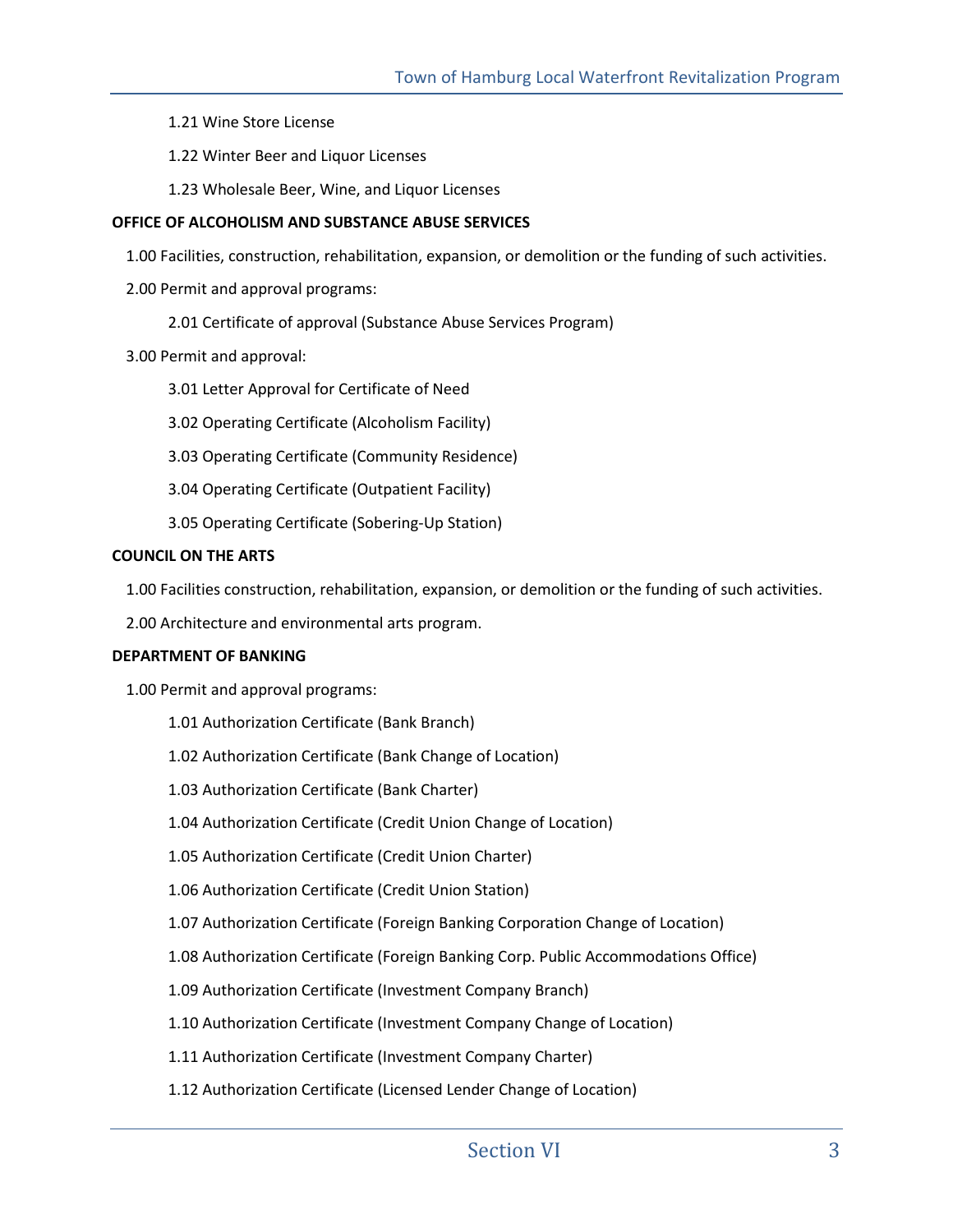- 1.13 Authorization Certificate (Mutual Trust Company Charter)
- 1.14 Authorization Certificate (Private Banker Charter)
- 1.15 Authorization Certificate (Public Accommodation Office Banks)
- 1.16 Authorization Certificate (Safe Deposit Company Branch)
- 1.17 Authorization Certificate (Safe Deposit Company Change of Location)
- 1.18 Authorization Certificate (Safe Deposit Company Charter)
- 1.19 Authorization Certificate (Savings Bank Charter)
- 1.20 Authorization Certificate (Savings Bank DeNovo Branch Office)
- 1.21 Authorization Certificate (Savings Bank Public Accommodations Office)
- 1.22 Authorization Certificate (Savings and Loan Association Branch)
- 1.23 Authorization Certificate (Savings and Loan Association Change of Location)
- 1.24 Authorization Certificate (Savings and Loan Association Charter)
- 1.25 Authorization Certificate (Subsidiary Trust Company Charter)
- 1.26 Authorization Certificate (Trust Company Branch)
- 1.27 Authorization Certificate (Trust Company Change of Location)
- 1.28 Authorization Certificate (Trust Company Charter)
- 1.29 Authorization Certificate (Trust Company Public Accommodations Office)
- 1.30 Authorization to Establish a Life Insurance Agency
- 1.31 License as a Licensed Lender
- 1.32 License for a Foreign Banking Corporation Branch

## **OFFICE OF CHILDREN AND FAMILY SERVICES**

1.00 Facilities construction, rehabilitation, expansion, or demolition or the funding of such activities.

- 2.00 Homeless Housing and Assistance Program.
- 3.00 Permit and approval programs:
	- 3.01 Certificate of Incorporation (Adult Residential Care Facilities)
	- 3.02 Operating Certificate (Children's Services)
	- 3.03 Operating Certificate (Enriched Housing Program)
	- 3.04 Operating Certificate (Home for Adults)
	- 3.05 Operating Certificate (Proprietary Home)
	- 3.06 Operating Certificate (Public Home)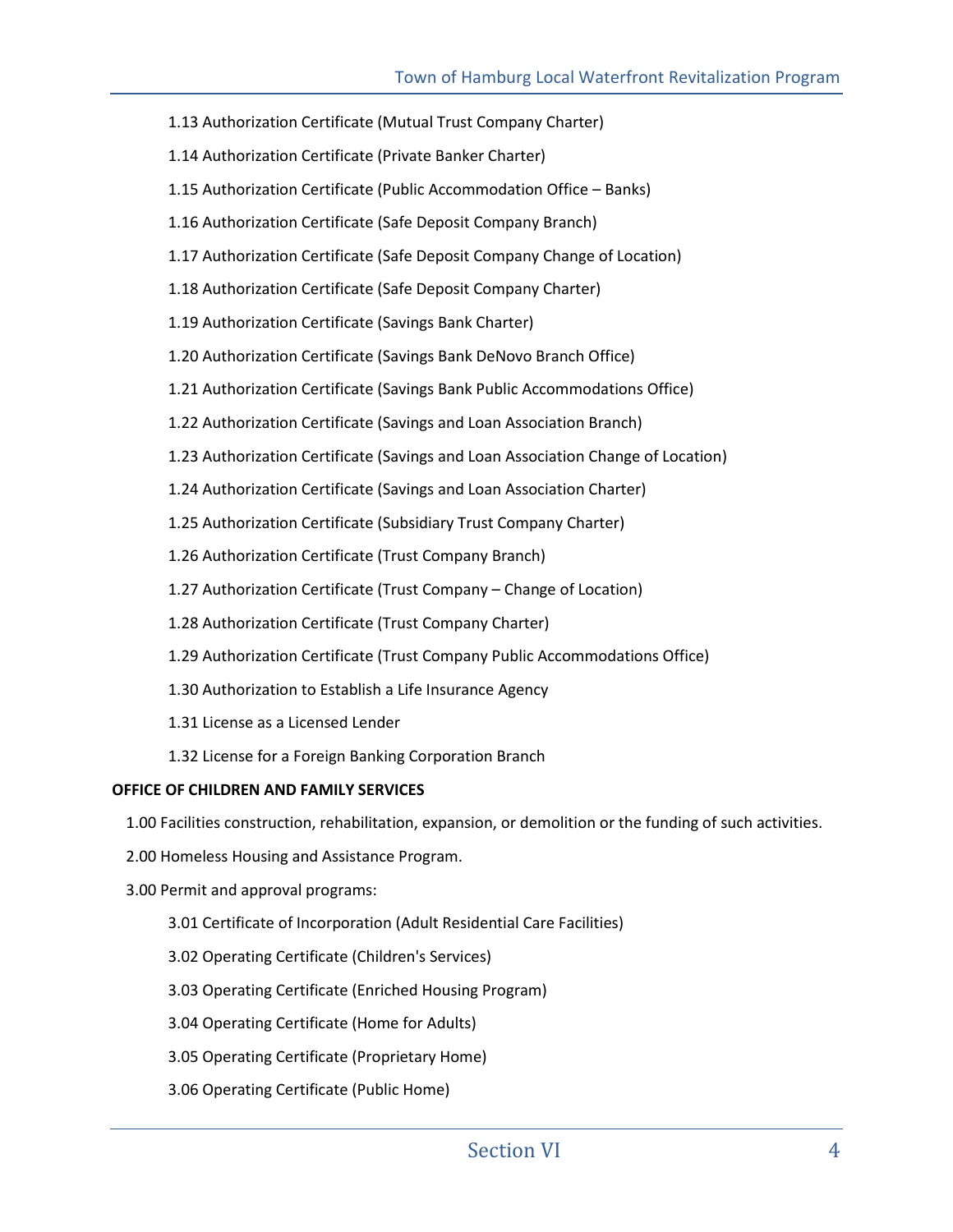3.07 Operating Certificate (Special Care Home)

3.08 Permit to Operate a Day Care Center

### **DEPARTMENT OF CORRECTIONS AND COMMUNITY SUPERVISION**

1.00 Facilities construction, rehabilitation, expansion, or demolition or the funding of such activities.

#### **DORMITORY AUTHORITY OF THE STATE OF NEW YORK**

1.00 Financing of higher education and health care facilities.

2.00 Planning and design services assistance program.

#### **EMPIRE STATE DEVELOPMENT/ EMPIRE STATE DEVELOPMENT CORPORATION**

- 1.00 Preparation or revision of statewide or specific plans to address State economic development needs.
- 2.00 Allocation of the state tax-free bonding reserve.

#### **EDUCATION DEPARTMENT**

- 1.00 Facilities construction, rehabilitation, expansion, demolition or the funding of such activities.
- 2.00 Permit and approval programs:
- 2.01 Certification of Incorporation (Regents Charter)
	- 2.02 Private Business School Registration
	- 2.03 Private School License
	- 2.04 Registered Manufacturer of Drugs and/or Devices
	- 2.05 Registered Pharmacy Certificate
	- 2.06 Registered Wholesale of Drugs and/or Devices
	- 2.07 Registered Wholesaler-Repacker of Drugs and/or Devices
	- 2.08 Storekeeper's Certificate
- 3.00 Administration of Article 5, Section 233 of the Educational Law regarding the removal of archaeological and paleontological objects under the waters of the State.

#### **NEW YORK STATE ENERGY RESEARCH AND DEVELOPMENT AUTHORITY**

1.00 Issuance of revenue bonds to finance pollution abatement modifications in power generation facilities and various energy projects.

#### **DEPARTMENT OF ENVIRONMENTAL CONSERVATION**

- 1.00 Acquisition, disposition, lease, grant of easement, and other activities related to the management of lands under the jurisdiction of the Department.
- 2.00 Classification of Waters Program; classification of land areas under the Clean Air Act.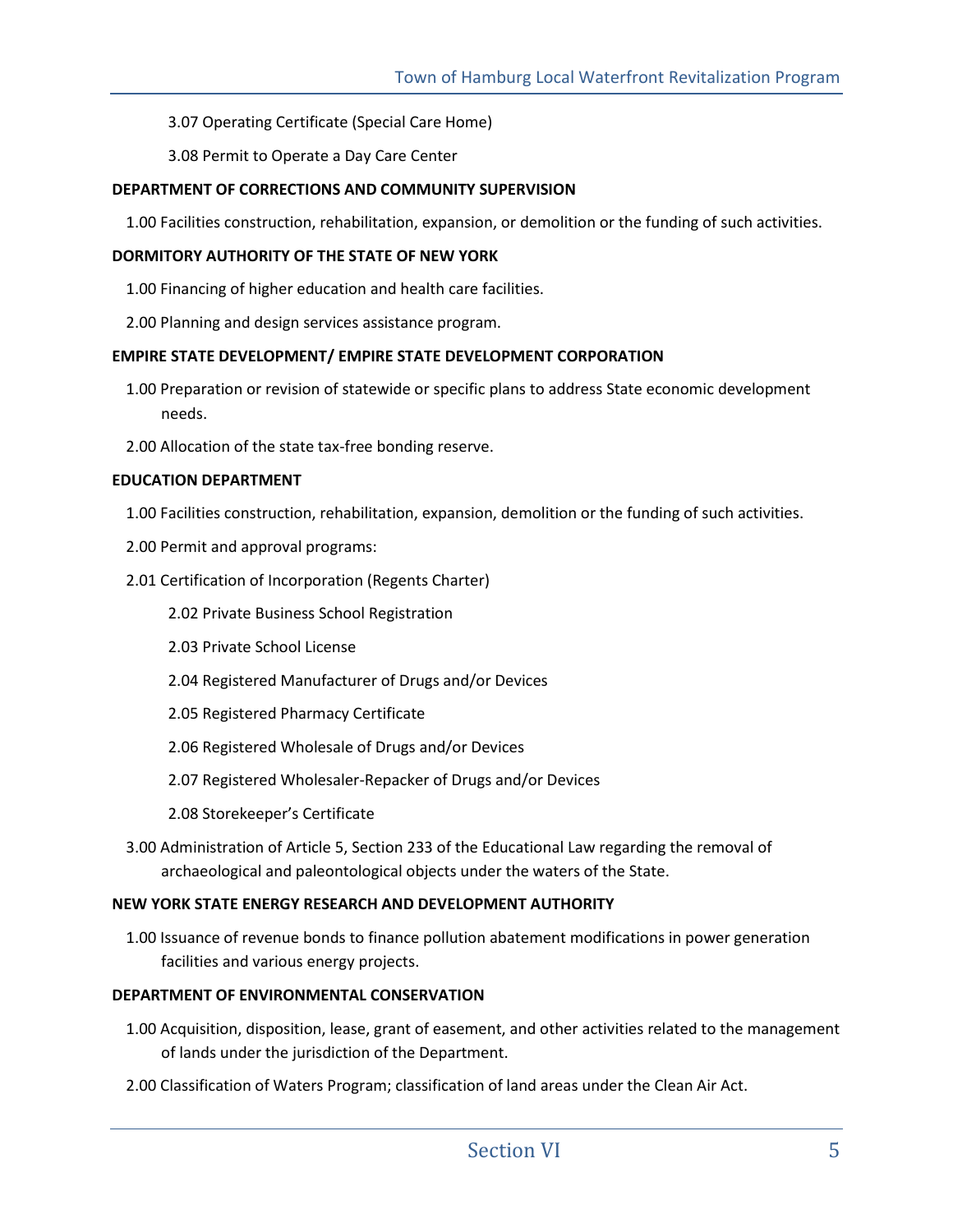- 3.00 Facilities construction, rehabilitation, expansion, or demolition or the funding of such activities.
- 4.00 Financial assistance/grant programs:
	- 4.01 Capital projects for limiting air pollution
	- 4.02 Cleanup of toxic waste dumps
	- 4.03 Flood control, beach erosion, and other water resource projects
	- 4.04 Operating aid to municipal wastewater treatment facilities
	- 4.05 Resource recovery and solid waste management capital projects
	- 4.06 Wastewater treatment facilities

6.00 Implementation of the Environmental Quality Bond Act of 1972, including:

- (a) Water Quality Improvement Projects
- (b) Land Preservation and Improvement Projects including Wetland Preservation and Restoration Projects, Unique Area Preservation Projects, Metropolitan Parks Projects, Open Space Preservation Projects, and Waterways Projects.
- 7.00 Marine Finfish and Shellfish Programs
- 9.00 Permit and approval programs

#### **Air Resources**

- 9.01 Certificate of Approval for Air Pollution Episode Action Plan
- 9.02 Certificate of Compliance for Tax Relief Air Pollution Control Facility
- 9.03 Certificate to Operate: Stationary Combustion Installation; Incinerator; process, exhaust or Ventilation System
- 9.04 Permit for Burial of Radioactive Material
- 9.05 Permit for Discharge of Radioactive Material to Sanitary Sewer
- 9.06 Permit for Restricted Burning
- 9.07 Permit to Construct; a Stationary Combustion Installation; Incinerator; Indirect Source of Air Contamination; Process, Exhaust or Ventilation System

#### **Construction Management**

9.08 Approval of Plans and Specifications for Wastewater Treatment Facilities

#### **Fish and Wildlife**

- 9.09 Certificate to Possess and Sell Hatchery Trout in New York State
- 9.10 Commercial Inland Fisheries Licenses
- 9.11 Fishing Preserve License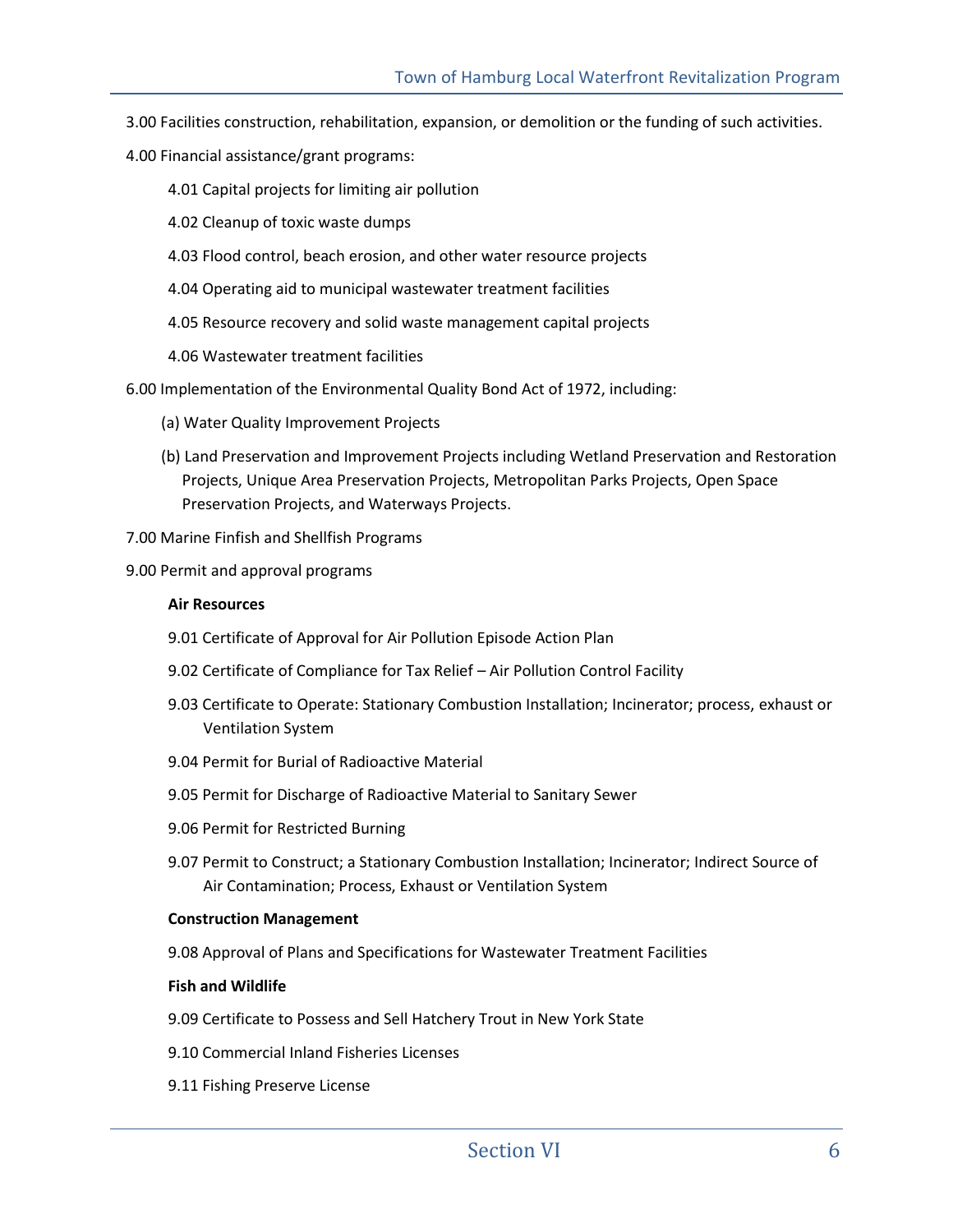- 9.12 Fur Breeder's License
- 9.13 Game Dealer's License
- 9.14 Licenses to breed Domestic Game Animals
- 9.15 License to Possess and Sell Live Game
- 9.16 Permit to Import, Transport and/or Export under Section 184.1 (11-0511)
- 9.17 Permit to Raise and Sell trout
- 9.18 Private Bass Hatchery Permit
- 9.19 Shooting Preserve Licenses
- 9.20 Taxidermy License
- 9.21 Permit Article 15, (Protection of Water) Dredge and Deposit Material in a Waterway
- 9.22 Permit Article 15, (Protection of Water) Stream Bed or Bank Disturbances
- 9.23 Permit Article 24, (Freshwater Wetlands)

#### **Hazardous Substances**

- 9.24 Permit to Use Chemicals for the Control or Elimination of Aquatic Insects
- 9.25 Permit to Use Chemicals for the Control or Elimination of Aquatic Vegetation
- 9.26 Permit to Use Chemicals for the Control or Elimination of Undesirable Fish

#### **Lands and Forest**

- 9.27 Certificate of Environmental Safety (Liquid Natural Gas/Liquid Petroleum Gas)
- 9.28 Floating Object Permit
- 9.29 Marine Regatta Permit
- 9.30 Navigation Aid Permit

#### **Marine Resources**

- 9.31 Digger's Permit (Shellfish)
- 9.32 License of Menhaden Fishing Vessel
- 9.33 License for Non-Resident Food Fishing Vessel
- 9.34 Non-Resident Lobster Permit
- 9.35 Marine Hatchery and/or Off-Bottom Culture Shellfish Permits
- 9.36 Permits to Take Blue-Claw Crabs
- 9.37 Permit to Use Pond or Trap Net
- 9.38 Resident Commercial Lobster Permit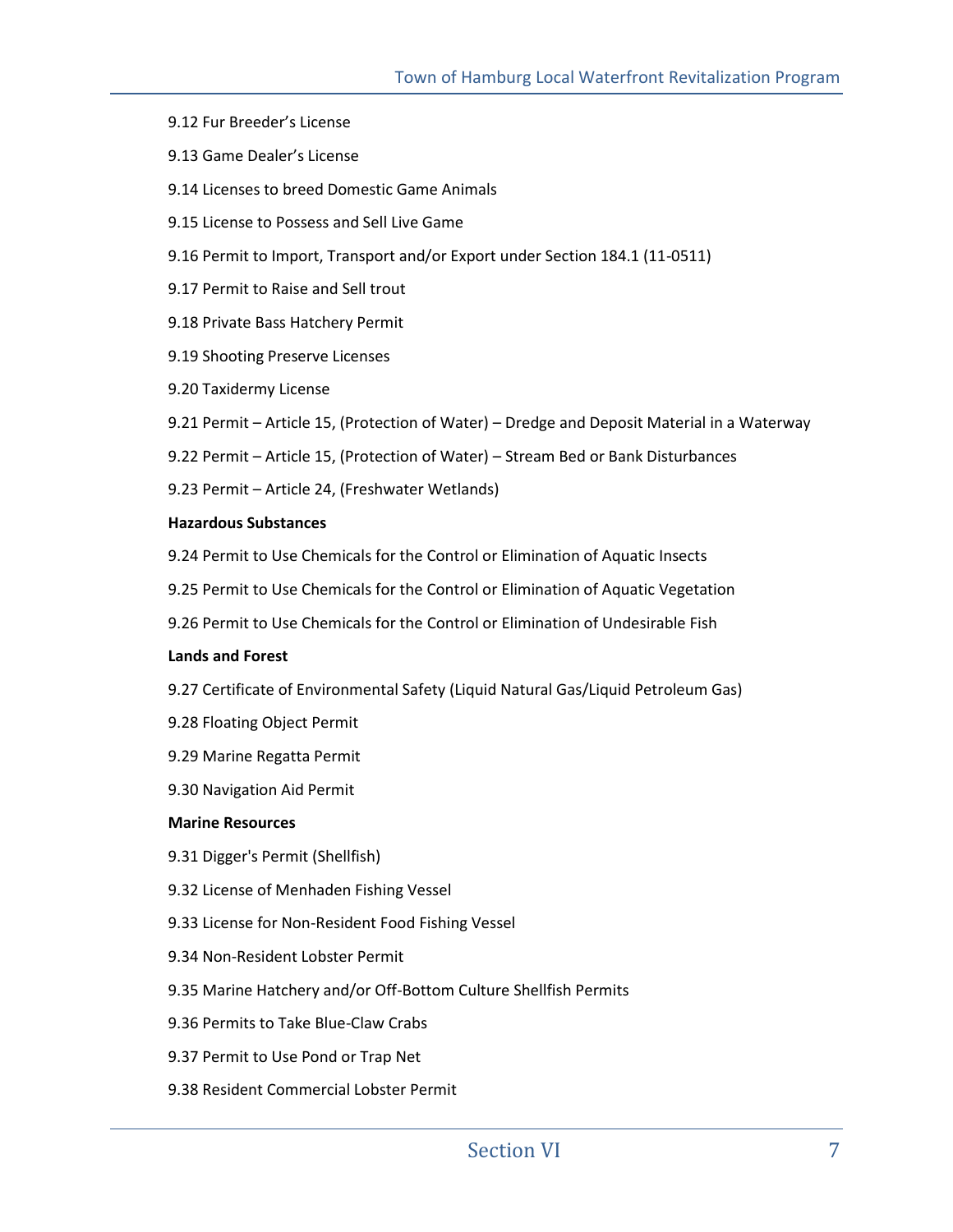- 9.39 Shellfish Bed Permit
- 9.40 Shellfish Shipper's Permits
- 9.41 Special Permit to Take Surf Clams from Waters other than the Atlantic Ocean
- 9.42 Permit Article 25, (Tidal Wetlands)

#### **Mineral Resources**

- 9.43 Mining Permit
- 9.44 Permit to Plug and Abandon (a non-commercial, oil, gas or solution mining well)
- 9.45 Underground Storage Permit (Gas)
- 9.46 Well Drilling Permit (Oil, Gas and Solution Salt Mining)

#### **Solid Wastes**

- 9.47 Permit to Construct and/or operate a Solid Waste Management Facility
- 9.48 Septic Tank Cleaner and Industrial Waste Collector Permit

#### **Water Resources**

- 9.49 Approval of Plans for Wastewater Disposal Systems
- 9.50 Certificate of Approval of Realty Subdivision Plans
- 9.51 Certificate of Compliance (Industrial Wastewater Treatment Facility)
- 9.52 Letters of Certification for Major Onshore Petroleum Facility Oil Spill Prevention and Control Plan
- 9.53 Permit Article 36, (Construction in Flood Hazard Areas)
- 9.54 Permit for State Agency Activities for Development in Coastal Erosion Hazards Areas
- 9.55 Permit for State Agency Activities for Development in Coastal Erosion Hazards Areas
- 9.56 State Pollutant Discharge Elimination System (SPDES) Permit
- 9.57 Approval Drainage Improvement District
- 9.58 Approval Water (Diversions for Power)
- 9.59 Approval of Well System and Permit to Operate
- 9.60 Permit Article 15, (Protection of Water) Dam
- 9.61 Permit Article 15, Title 15 (Water Supply)
- 9.62 River Improvement District Permits
- 9.63 River Regulatory District approvals
- 9.64 Well Drilling Certificate of Registration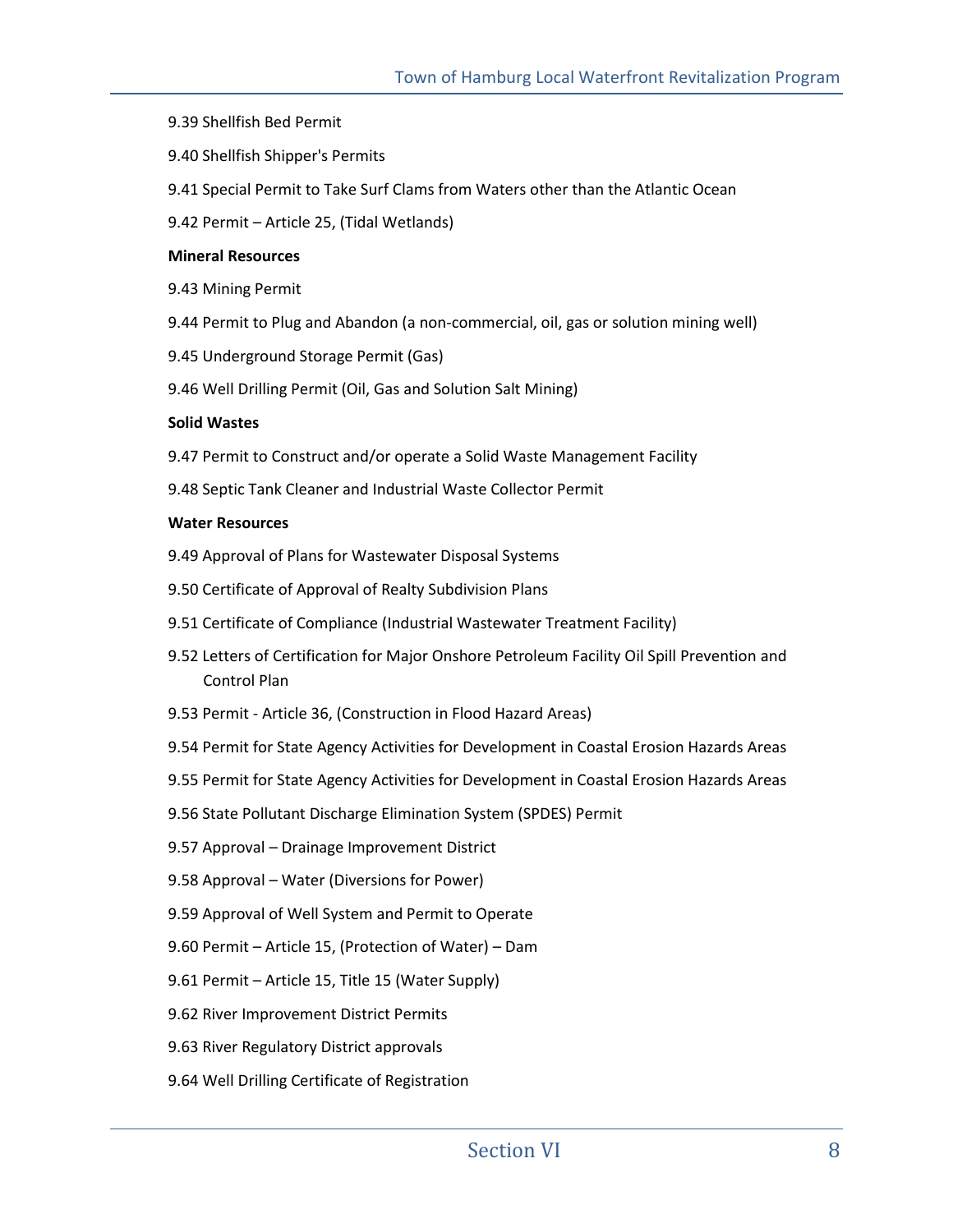#### 9.65 401 Water Quality Certification

- 10.00 Preparation and revision of Air Pollution State Implementation Plan.
- 11.00 Preparation and revision of Continuous Executive Program Plan.
- 12.00 Preparation and revision of Statewide Environmental Plan.
- 13.00 Protection of Natural and Man-made Beauty Program.
- 14.00 Urban Fisheries Program.
- 15.00 Urban Forestry Program.
- 16.00 Urban Wildlife Program.

#### **ENVIRONMENTAL FACILITIES CORPORATION**

1.00 Financing program for pollution control facilities for industrial firms and small businesses.

#### **FACILITIES DEVELOPMENT CORPORATION**

1.00 Facilities construction, rehabilitation, expansion, or demolition or the funding of such activities.

#### **OFFICE OF GENERAL SERVICES**

- 1.00 Administration of the Public Lands Law for acquisition and disposition of lands, grants of land and grants of easement of land under water, issuance of licenses for removal of materials from lands under water, and oil and gas leases for exploration and development.
- 2.00 Administration of Article 4-B, Public Buildings law, in regard to the protection and management of State historic and cultural properties and State uses of buildings of historic, architectural or cultural significance.

3.00 Facilities construction, rehabilitation, expansion, or demolition.

- 4.00 Administration of Article 5, Section 233, Subsection 5 of the Education Law on removal of archaeological and paleontological objects under the waters of the State.
- 5.00 Administration of Article 3, Section 32 of the Navigation Law regarding location of structures in or on navigable waters.
- 6.00 Section 334 of the State Real Estate Law regarding subdivision of waterfront properties on navigable waters to include the location of riparian lines.

#### **DEPARTMENT OF HEALTH**

- 1.00 Facilities construction, rehabilitation, expansion, or demolition or the funding of such activities.
- 2.00 Permit and approval programs:
	- 2.01 Approval of Completed Works for Public Water Supply Improvements
	- 2.02 Approval of Plans for Public Water Supply Improvements.
	- 2.03 Certificate of Need (Health Related Facility except Hospitals)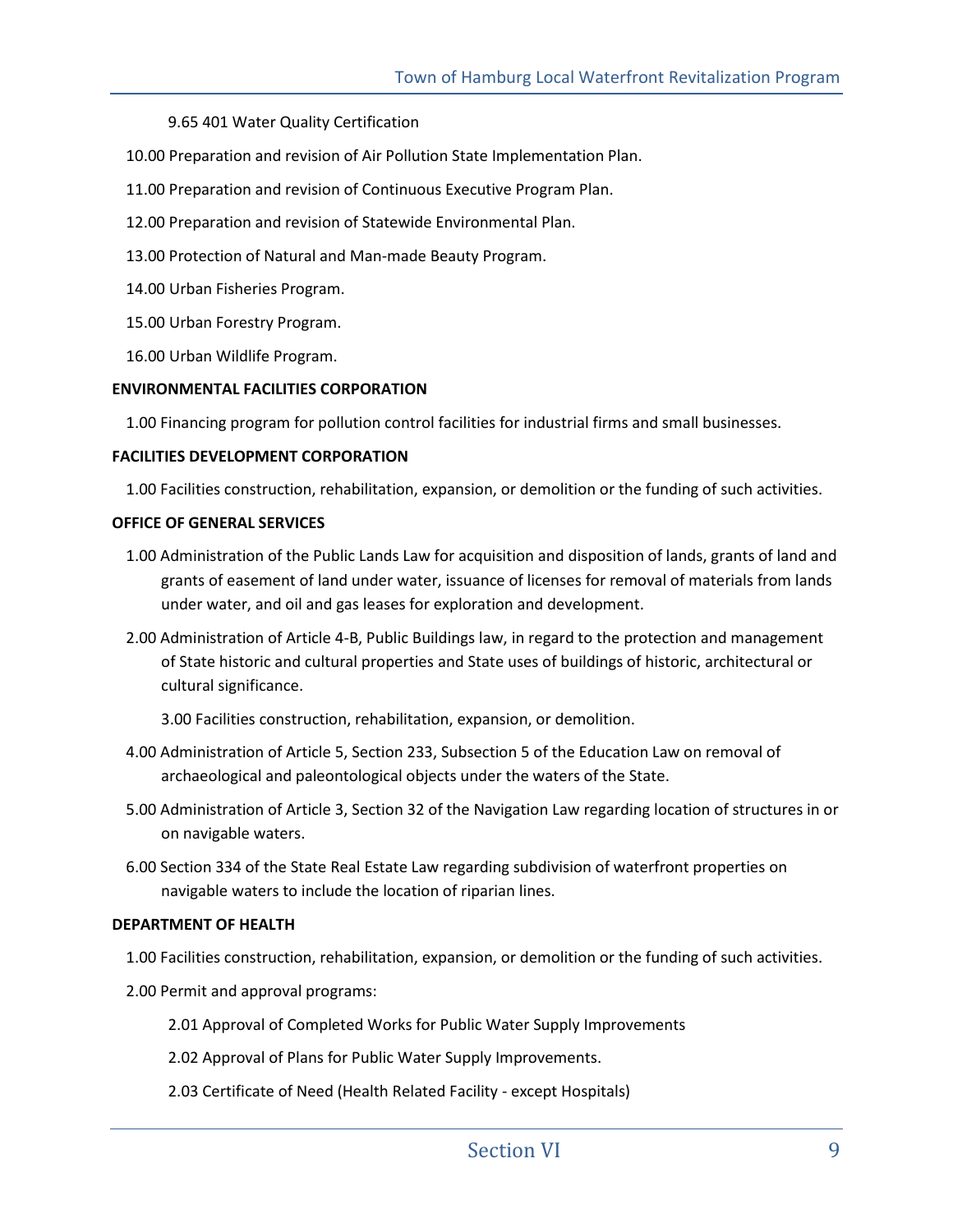- 2.04 Certificate of Need (Hospitals)
- 2.05 Operating Certificate (Diagnostic and Treatment Center)
- 2.06 Operating Certificate (Health Related Facility)
- 2.07 Operating Certificate (Hospice)
- 2.08 Operating Certificate (Hospital)
- 2.09 Operating Certificate (Nursing Home)
- 2.10 Permit to Operate a Children's Overnight or Day Camp
- 2.11 Permit to Operate a Migrant Labor Camp,
- 2.12 Permit to Operate as a Retail Frozen Dessert Manufacturer
- 2.13 Permit to Operate a Service Food Establishment
- 2.14 Permit to Operate a Temporary Residence/Mass Gathering
- 2.15 Permit to Operate or Maintain a Swimming Pool or Public Bathing Beach
- 2.16 Permit to Operate Sanitary Facilities for Realty Subdivisions
- 2.17 Shared Health Facility Registration Certificate

#### **DIVISION OF HOMES AND COMMUNITY RENEWAL AND ITS SUBSIDIARIES AND AFFILIATES**

- 1.00 Facilities construction, rehabilitation, expansion, or demolition or the funding of such activities.
- 2.00 Financial assistance/grant programs:
	- 2.01 Federal Housing Assistance Payments Programs (Section 8 Programs)
	- 2.02 Housing Development Fund Programs
	- 2.03 Neighborhood Preservation Companies Program
	- 2.04 Public Housing Programs
	- 2.05 Rural Initiatives Grant Program
	- 2.06 Rural Preservation Companies Program
	- 2.07 Rural Rental Assistance Program
	- 2.08 Special Needs Demonstration Projects
	- 2.09 Urban Initiatives Grant Program
	- 2.10 Urban Renewal Programs

3. 00 Preparation and implementation of plans to address housing and community renewal needs.

#### **HOUSING FINANCE AGENCY**

1.00 Funding programs for the construction, rehabilitation, or expansion of facilities.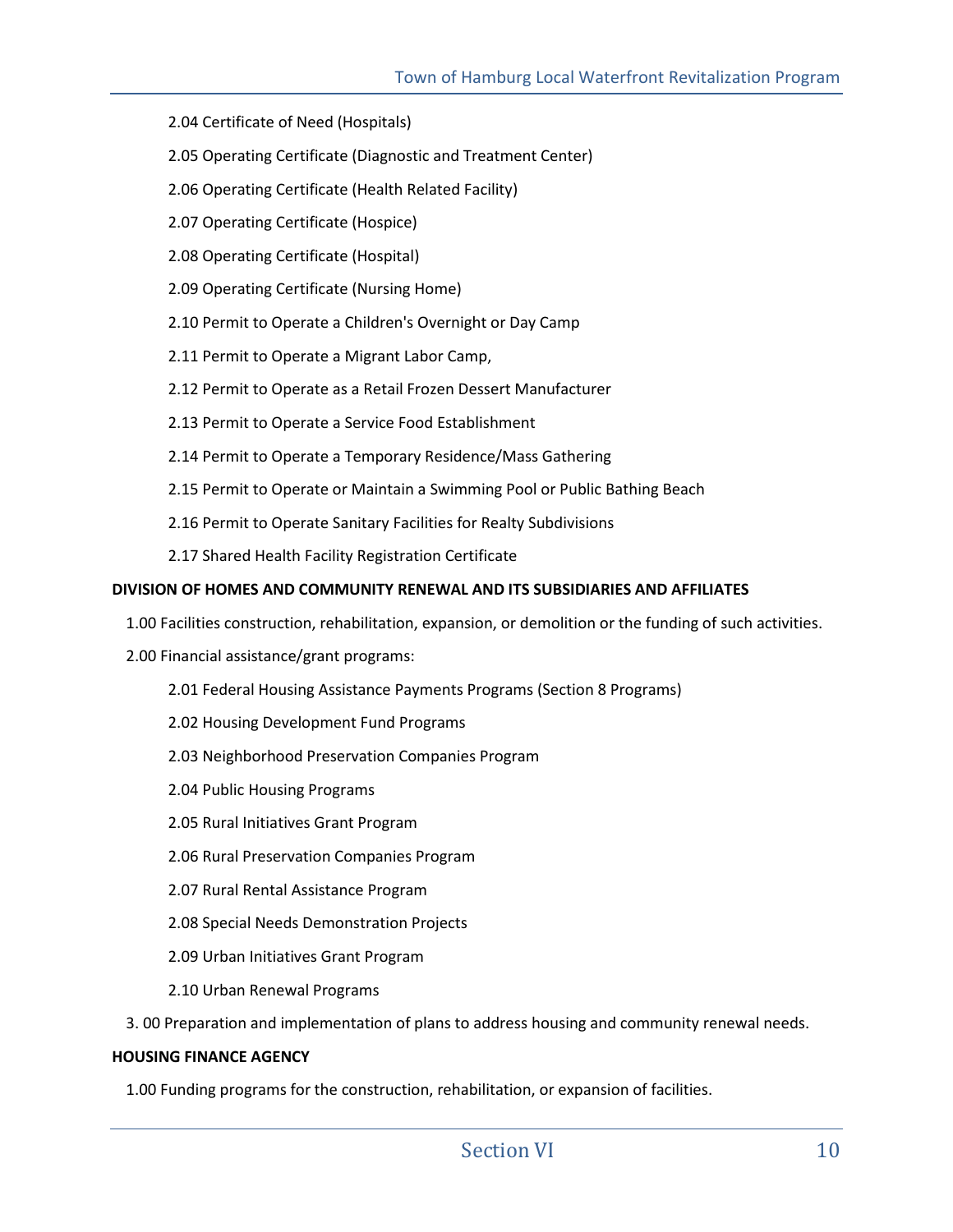2.00 Affordable Housing Corporation

#### **JOB DEVELOPMENT AUTHORITY**

1.00 Financing assistance programs for commercial and industrial facilities.

#### **MEDICAL CARE FACILITIES FINANCING AGENCY**

1.00 Financing of medical care facilities.

#### **OFFICE OF MENTAL HEALTH**

1.00 Facilities construction, rehabilitation, expansion, or demolition or the funding of such activities.

- 2.00 Permit and approval programs:
	- 2.01 Operating Certificate (Community Residence)
	- 2.02 Operating Certificate (Family Care Homes)
	- 2.03 Operating Certificate (Inpatient Facility)
	- 2.04 Operating Certificate (Outpatient Facility)

#### **OFFICE FOR PEOPLE WITH DEVELOPMENTAL DISABILITIES**

1.00 Facilities construction, rehabilitation, expansion, or demolition or the funding of such activities.

- 2.00 Permit and approval programs:
	- 2.01 Establishment and Construction Prior Approval
	- 2.02 Operating Certificate Community Residence
	- 2.03 Outpatient Facility Operating Certificate

#### **DIVISION OF MILITARY AND NAVAL AFFAIRS**

1.00 Preparation and implementation of the State Disaster Preparedness Plan.

#### **NATURAL HERITAGE TRUST**

1.0 Funding program for natural heritage institutions.

## **NIAGARA FRONTIER TRANSPORTATION AUTHORITY (regional agency)**

- 1.00 Acquisition, disposition, lease, grant of easement and other activities related to the management of land under the jurisdiction of the Authority.
- 2.00 Facilities construction, rehabilitation, expansion, or demolition or the funding of such activities.
- 3.00 Increases in special fares for transportation services to public water-related recreation resources.

## **OFFICE OF PARKS, RECREATION, AND HISTORIC PRESERVATION** (including Regional State Park Commission)

1.00 Acquisition, disposition, lease, grant of easement, or other activities related to the management of land under the jurisdiction of the Office.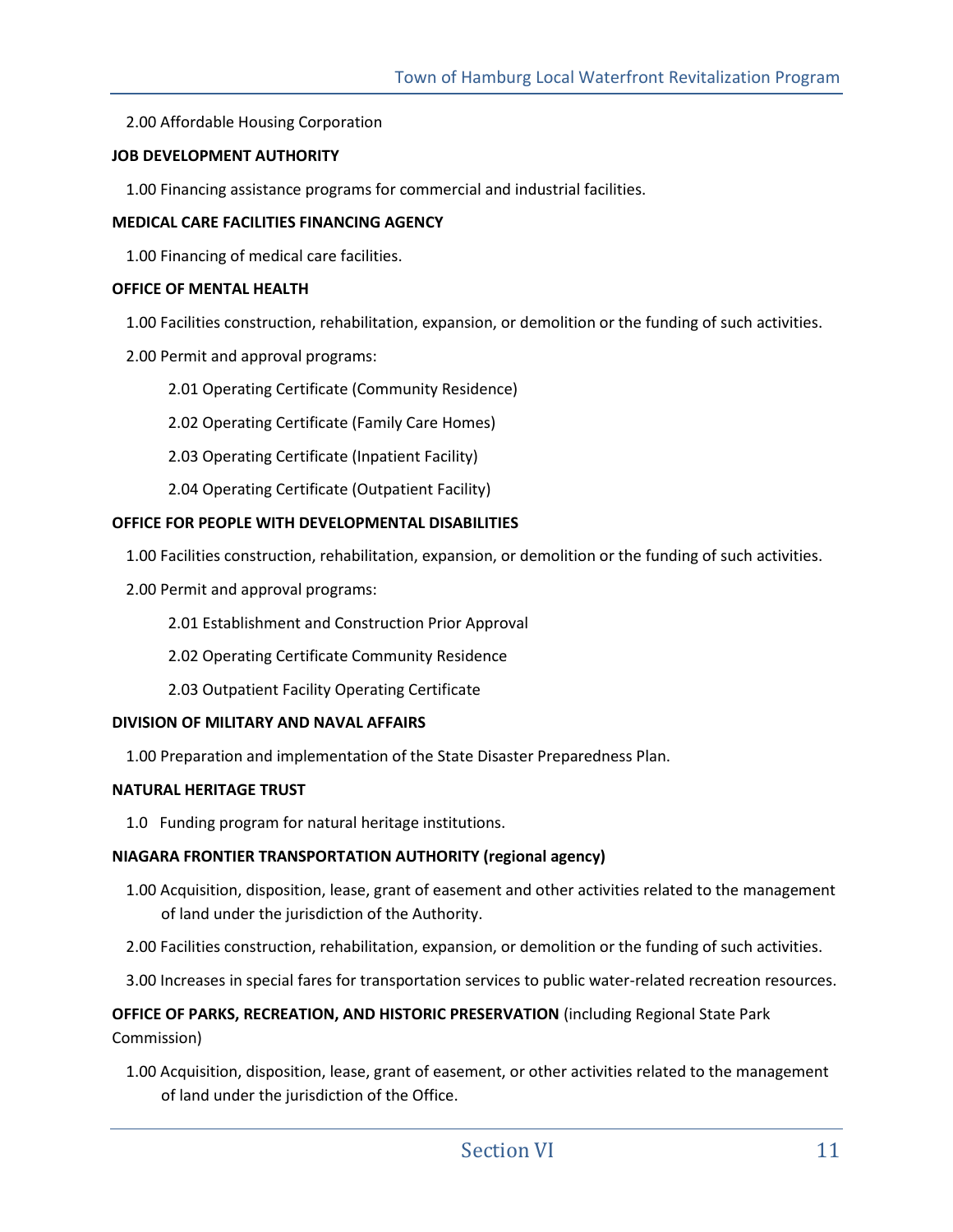- 2.00 Facilities construction, rehabilitation, expansion, or demolition or the funding of such activities.
- 3.00 Funding program for recreational boating, safety, and enforcement.
- 4.00 Funding program for State and local historic preservation projects.
- 5.00 Land and Water Conservation Fund programs.
- 6.00 Nomination of properties to the Federal and/or State Register of Historic Places.
- 7.00 Permit and approval programs:
	- 7.01 Floating Objects Permit
	- 7.02 Marine Regatta Permit
	- 7.03 Navigation Aide Permit
	- 7.04 Posting of Signs Outside State Parks
- 8.00 Preparation and revision of the Statewide Comprehensive Outdoor Recreation Plan and the Statewide Comprehensive Historic Preservation Plan and other plans for public access, recreation, historic preservation or related purposes.

9.00 Recreation services program.

- 10.00 Urban Cultural Parks Program.
- 11.00 Planning, construction, rehabilitation, expansion, demolition or the funding of such activities and/or projects funded through the Environmental Protection Fund (Environmental Protection Act of 1993) or Clean Water/Clean Air Bond Act of 1996.

#### **POWER AUTHORITY OF THE STATE OF NEW YORK**

- 1.00 Acquisition, disposition, lease, grant of easement, and other activities related to the management of land under the jurisdiction of the Authority.
- 2.00 Facilities construction, rehabilitation, expansion, or demolition.

#### **NEW YORK STATE FOUNDATION FOR SCIENCE, TECHNOLOGY AND INNOVATION**

- 1.00 Corporation for Innovation Development Program.
- 2.00 Center for Advanced Technology Program.

#### **DEPARTMENT OF STATE**

- 1.00 Appalachian Regional Development Program.
- 2.00 Coastal Management Program.
	- 2.10 Planning, construction, rehabilitation, expansion, demolition or the funding of such activities and/or projects funded through the Environmental Protection Fund (Environmental Protection Act of 1993) or Clean Water/Clean Air Bond Act of 1996.
- 3.00 Community Services Block Grant Program.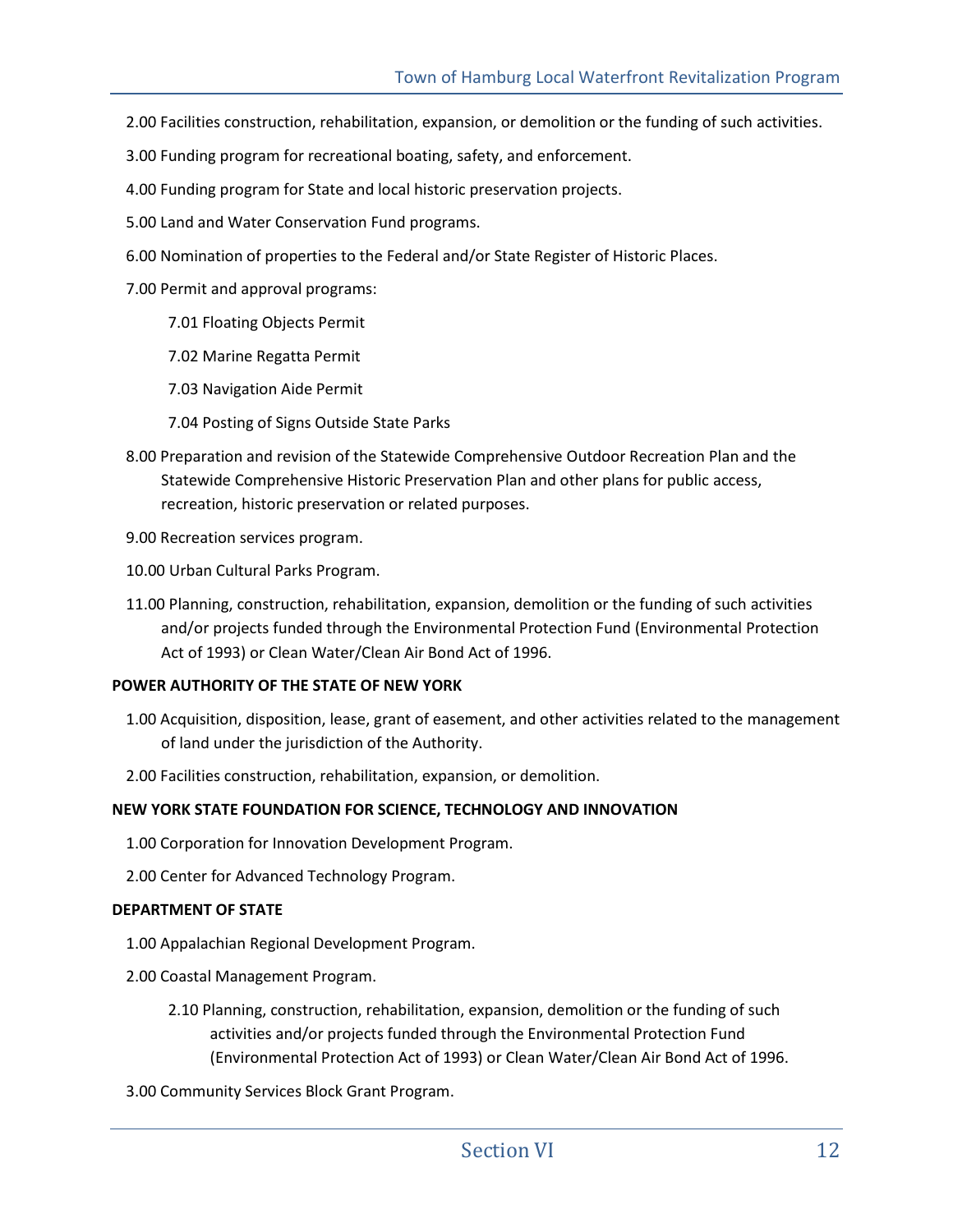#### 4.00 Permit and approval programs:

- 4.01 Billiard Room License
- 4.02 Cemetery Operator
- 4.03 Uniform Fire Prevention and Building Code

#### **STATE UNIVERSITY CONSTRUCTION FUND**

1.0 Facilities construction, rehabilitation, expansion, or demolition or the funding of such activities.

#### **STATE UNIVERSITY OF NEW YORK**

- 1.00 Acquisition, disposition, lease, grant of easement, and other activities related to the management of land under the jurisdiction of the University.
- 2.00 Facilities construction, rehabilitation, expansion, or demolition or the funding of such activities.

#### **DEPARTMENT OF TRANSPORTATION**

- 1.00 Acquisition, disposition, lease, grant of easement, and other activities related to the management of land under the jurisdiction of the Department.
- 2.00 Construction, rehabilitation, expansion, or demolition of facilities, including but not limited to:
	- (a) Highways and parkways
	- (b) Bridges on the State highways system
	- (c) Highway and parkway maintenance facilities
	- (d) Rail facilities

## 3.00 Financial assistance/grant programs:

- 3.01 Funding programs for construction/reconstruction and reconditioning/preservation of municipal streets and highways (excluding routine maintenance and minor rehabilitation)
- 3.03 Funding programs for rehabilitation and replacement of municipal bridges
- 3.04 Subsidies program for marginal branch lines abandoned by Conrail
- 3.05 Subsidies program for passenger rail service

4.00 Permits and approval programs:

- 4.01 Approval of applications for airport improvements (construction projects)
- 4.02 Approval of municipal applications for Section 18 Rural and Small Urban Transit Assistance Grants (construction projects)
- 4.03 Approval of municipal or regional transportation authority applications for funds for design, construction and rehabilitation of omnibus maintenance and storage facilities
- 4.04 Approval of municipal or regional transportation authority applications for funds for design and construction of rapid transit facilities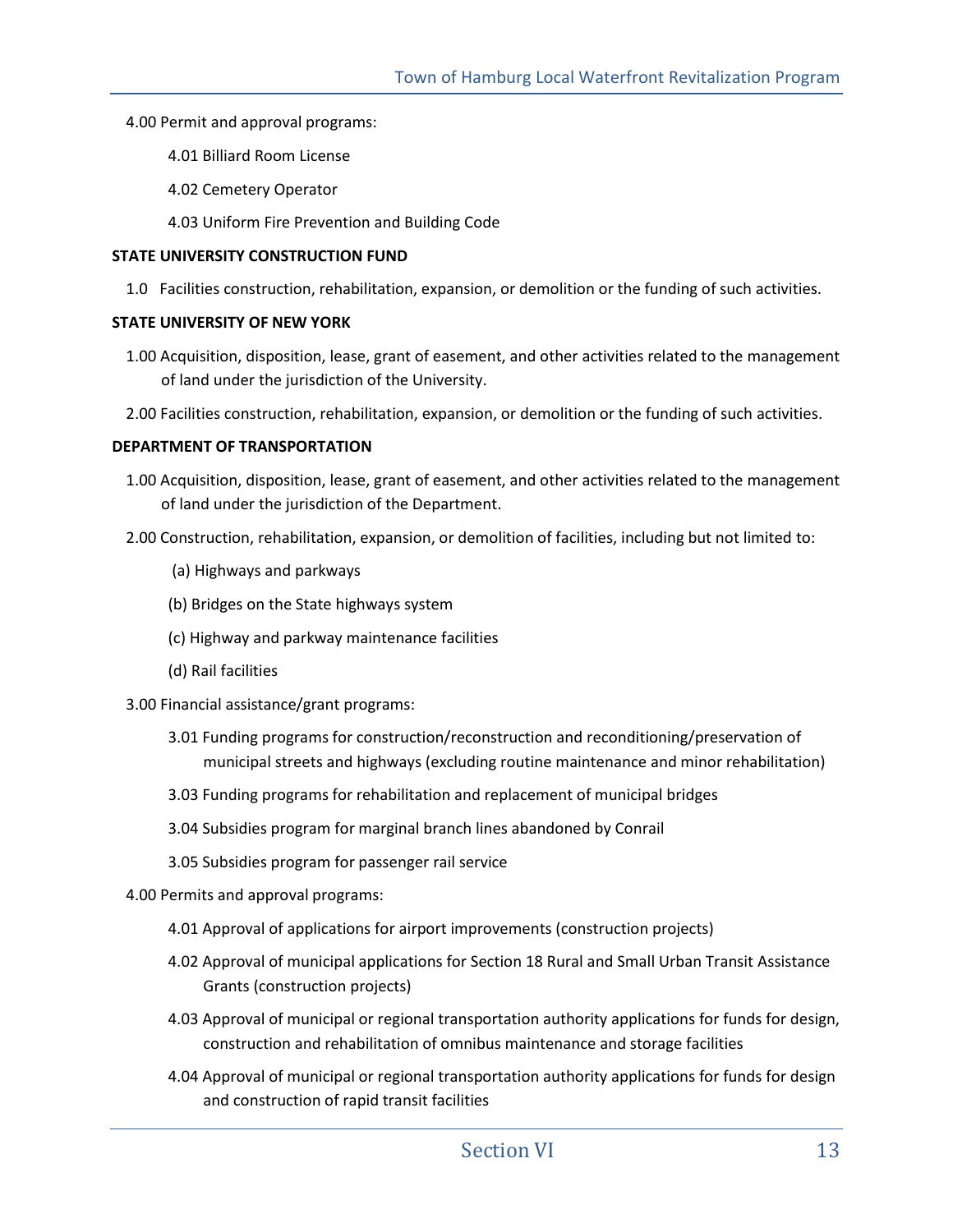- 4.05 Certificate of Convenience and Necessity to Operate a Railroad
- 4.06 Highway Work Permits
- 4.07 License to Operate Major Petroleum Facilities
- 4.08 Outdoor Advertising Permit (for off-premises advertising signs adjacent to interstate and primary highway)
- 4.09 Real Property Division Permit for Use of State-Owned Property
- 5.00 Preparation or revision of the Statewide Master Plan for Transportation and sub-area or special plans and studies related to the transportation needs of the State.
- 6.00 Water Operation and Maintenance Program-Activities related to the containment of petroleum spills and development of an emergency oil-spill control network.

#### **URBAN DEVELOPMENT CORPORATION** and its subsidiaries and affiliates

- 1.00 Acquisition, disposition, lease, grant of easement, or other activities related to the management of land under the jurisdiction of the Corporation.
- 2.00 Planning, development, financing, construction, major renovation or expansion of commercial, industrial, and civic facilities and the provision of technical assistance or financing for such activities, including, but not limited to, actions under its discretionary economic development programs such as the following:
	- (a) Tax-Exempt Financing Program
	- (b) Lease Collateral Program
	- (c) Lease Financial Program
	- (d) Targeted Investment Program
	- (e) Industrial Buildings Recycling Program
	- 3.00 Administration of special projects.
	- 4.00 Administration of State-funded capital grant programs.

#### **DIVISION OF YOUTH**

1.0 Facilities construction, rehabilitation, expansion, or demolition or the funding for approval of such activities.

## **B. FEDERAL AGENCIES**

#### **I. ACTIVITIES UNDERTAKEN DIRECTLY BY OR IN BEHALF OF FEDERAL AGENCIES**

#### **DEPARTMENT OF COMMERCE**

National Marine Fisheries Services

1.00 Fisheries Management Plans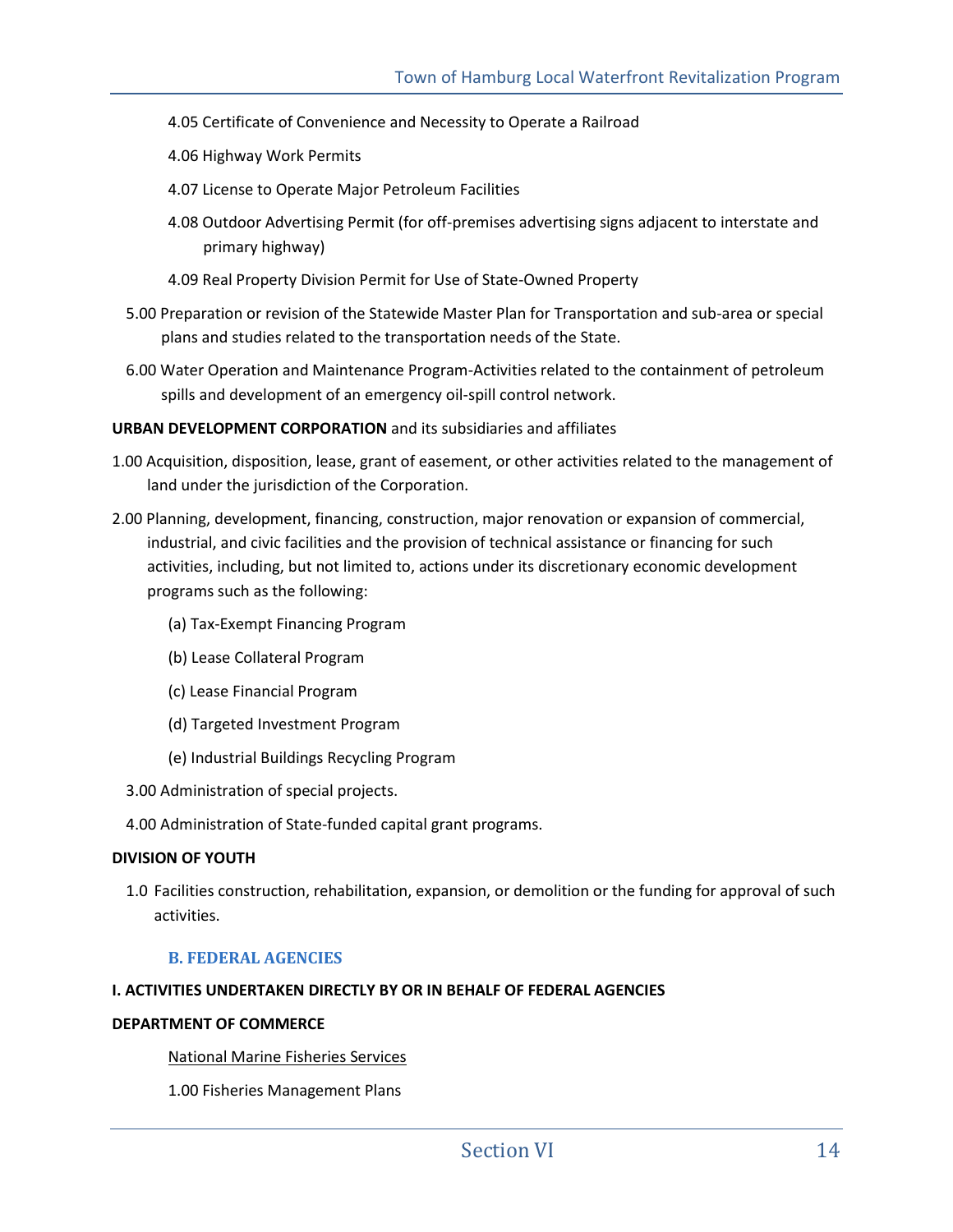#### **DEPARTMENT OF DEFENSE**

#### Army Corps of Engineers

- 1.00 Proposed authorizations for dredging, channel improvements, breakwaters, other navigational works, or erosion control structures, beach replenishment, dams or flood control works, ice management practices and activities, and other projects with potential to impact coastal lands and waters.
- 2.00 Land acquisition for spoil disposal or other purposes.
- 3.00 Selection of open water disposal sites.

#### Army, Navy and Air Force

- 4.00 Location, design, and acquisition of new or expanded defense installations (active or reserve status, including associated housing, transportation or other facilities).
- 5.00 Plans, procedures and facilities for landing or storage use zones.
- 6.00 Establishment of impact, compatibility or restricted use zones.

#### **DEPARTMENT OF ENERGY**

1.00 Prohibition orders.

#### **GENERAL SERVICES ADMINISTRATION**

1.00 Acquisition, location and design of proposed Federal Government property or buildings, whether leased or owned by the Federal Government.

#### **DEPARTMENT OF INTERIOR**

#### Fish and Wildlife Service

1.00 Management of National Wildlife refuges and proposed acquisitions.

#### National Park Service

2.00 National Park and Seashore management and proposed acquisitions.

#### Minerals Management Service

3.00 OCS lease sale activities including tract selection, lease sale stipulations, etc.

#### **DEPARTMENT OF HOMELAND SECURITY**

#### Coast Guard

- 1.00 Location and design, construction or enlargement of Coast Guard stations, bases, and lighthouses.
- 2.00 Location, placement or removal of navigation devices which are not part of the routine operations under the Aids to Navigation Program (ATON).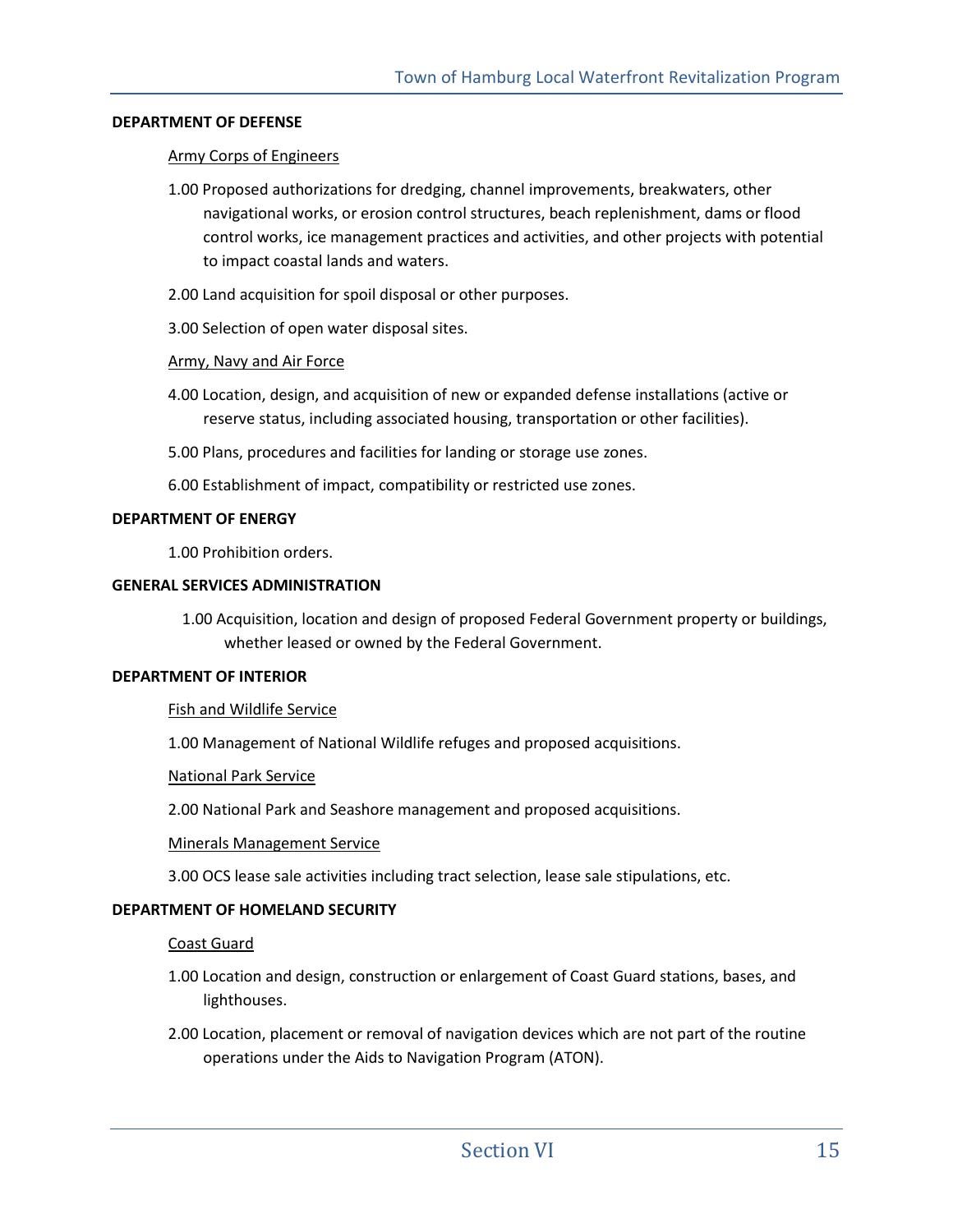3.00 Expansion, abandonment, designation of anchorages, lightering areas or shipping lanes and ice management practices and activities.

#### **DEPARTMENT OF TRANSPORTATION**

#### Federal Aviation Administration

4.00 Location and design, construction, maintenance, and demolition of Federal aids to air navigation.

#### Federal Highway Administration

5.00 Highway construction.

#### **II. FEDERAL LICENSES, PERMITS AND OTHER FORMS OF APPROVAL OR AUTHIORIZATION**

#### **DEPARTMENT OF DEFENSE**

#### Army Corps of Engineers

- 1.00 Construction of dams, dikes or ditches across navigable waters, or obstruction or alteration of navigable waters required under Sections 9 and 10 of the Rivers and Harbors Act of 1899 (33 U.S.C. 401, 403).
- 2.00 Establishment of harbor lines pursuant to Section 11 of the Rivers and Harbors Act of 1899 (33 U.S.C. 404, 405).
- 3.00 Occupation of seawall, bulkhead, jetty, dike, levee, wharf, pier, or other work built by the U.S. pursuant to Section 14 of the Rivers and Harbors Act of 1899 (33 U.S.C. 408).
- 4.00 Approval of plans for improvements made at private expense under Corps supervision pursuant to the Rivers and Harbors Act of 1902 (33 U.S.C. 565).
- 5.00 Disposal of dredged spoils into the waters of the U.S., pursuant to the Clean Water Act, Section 404, (33 U.S.C. 1344).
- 6.00 All actions for which permits are required pursuant to Section 103 of the Marine Protection, Research and Sanctuaries Act of 1972 (33 U.S.C. 1413).
- 7.00 Construction of artificial islands and fixed structures in Long Island Sound pursuant to Section 4(f) of the River and Harbors Act of 1912 (33 U.S.C.).

#### **DEPARTMENT OF ENERGY**

#### Energy Regulatory Commission

- 1.00 Regulation of gas pipelines, and licensing of import or export of natural gas pursuant to the Natural Gas Act (15 U.S.C. 717) and the Energy Reorganization Act of 1974.
- 2.00 Exemptions from prohibition orders.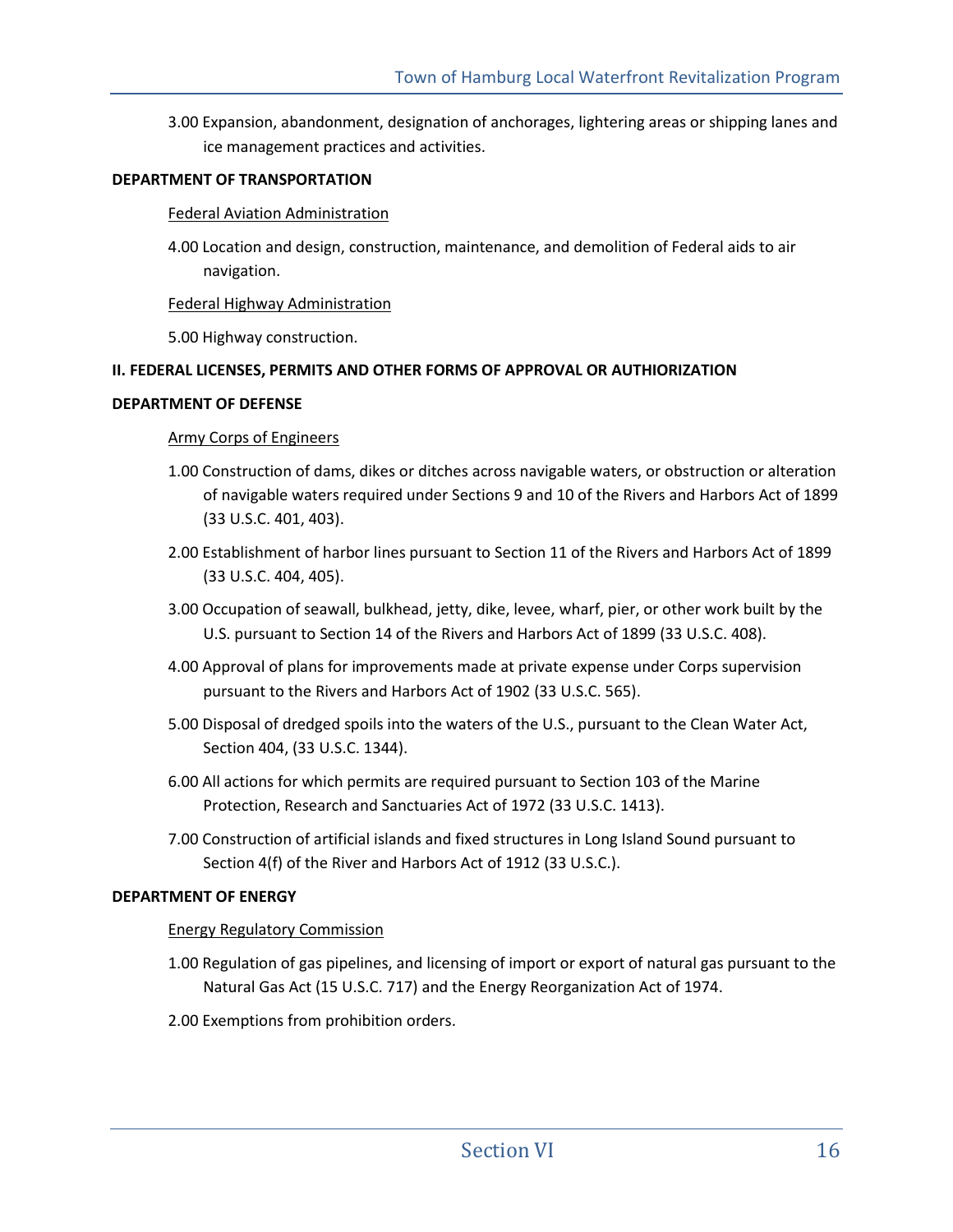## Federal Energy Regulatory Commission

- 3.00 Licenses for non-Federal hydroelectric projects and primary transmission lines under Sections 3(11), 4(e) and 15 of the Federal Power Act (16 U.S.C. 796(11), 797(11) and 808).
- 4.00 Orders for interconnection of electric transmission facilities under Section 202(b) of the Federal Power Act (15 U.S.C. 824a(b)).
- 5.00 Certificates for the construction and operation of interstate natural gas pipeline facilities, including both pipelines and terminal facilities under Section 7(c) of the Natural Gas Act (15 U.S.C. 717f(c)).
- 6.00 Permission and approval for the abandonment of natural gas pipeline facilities under Section 7(b) of the Natural Gas Act (15 U.S.C. 717f (b)).

#### **ENVIRONMENTAL PROTECTION AGENCY**

- 1.00 NPDES permits and other permits for Federal installations, discharges in contiguous zones and ocean waters, sludge runoff and aquaculture permits pursuant to Section 401, 402, 403, 405, and 318 of the Federal Water Pollution Control Act of 1972 (33 U.S.C. 1341, 1342, 1343, and 1328).
- 2.00 Permits pursuant to the Resources Recovery and Conservation Act of 1976.
- 3.00 Permits pursuant to the underground injection control program under Section 1424 of the Safe Water Drinking Water Act (42 U.S.C. 300h-c).
- 4.00 Permits pursuant to the Clean Air Act of 1976 (42 U.S.C. 1857).

#### **DEPARTMENT OF INTERIOR**

#### Fish and Wildlife Services

1.00 Endangered species permits pursuant to the Endangered Species Act (16 U.S.C. 153(a).

#### Minerals Management Service

- 2.00 Permits to drill, rights of use and easements for construction and maintenance of pipelines, gathering and flow lines and associated structures pursuant to 43 U.S.C. 1334, exploration and development plans, and any other permits or authorizations granted for activities described in detail in OCS exploration, development, and production plans.
- 3.00 Permits required for pipelines crossing federal lands, including OCS lands, and associated activities pursuant to the OCS Lands Act (43 U.S.C. 1334) and 43 U.S.C. 931 (c) and 20 U.S.C. 185.

## **NUCLEAR REGULATORY COMMISSION**

1.00 Licensing and certification of the siting, construction and operation of nuclear power plans pursuant to Atomic Energy Act of 1954, Title II of the Energy Reorganization Act of 1974 and the National Environmental Policy Act of 1969.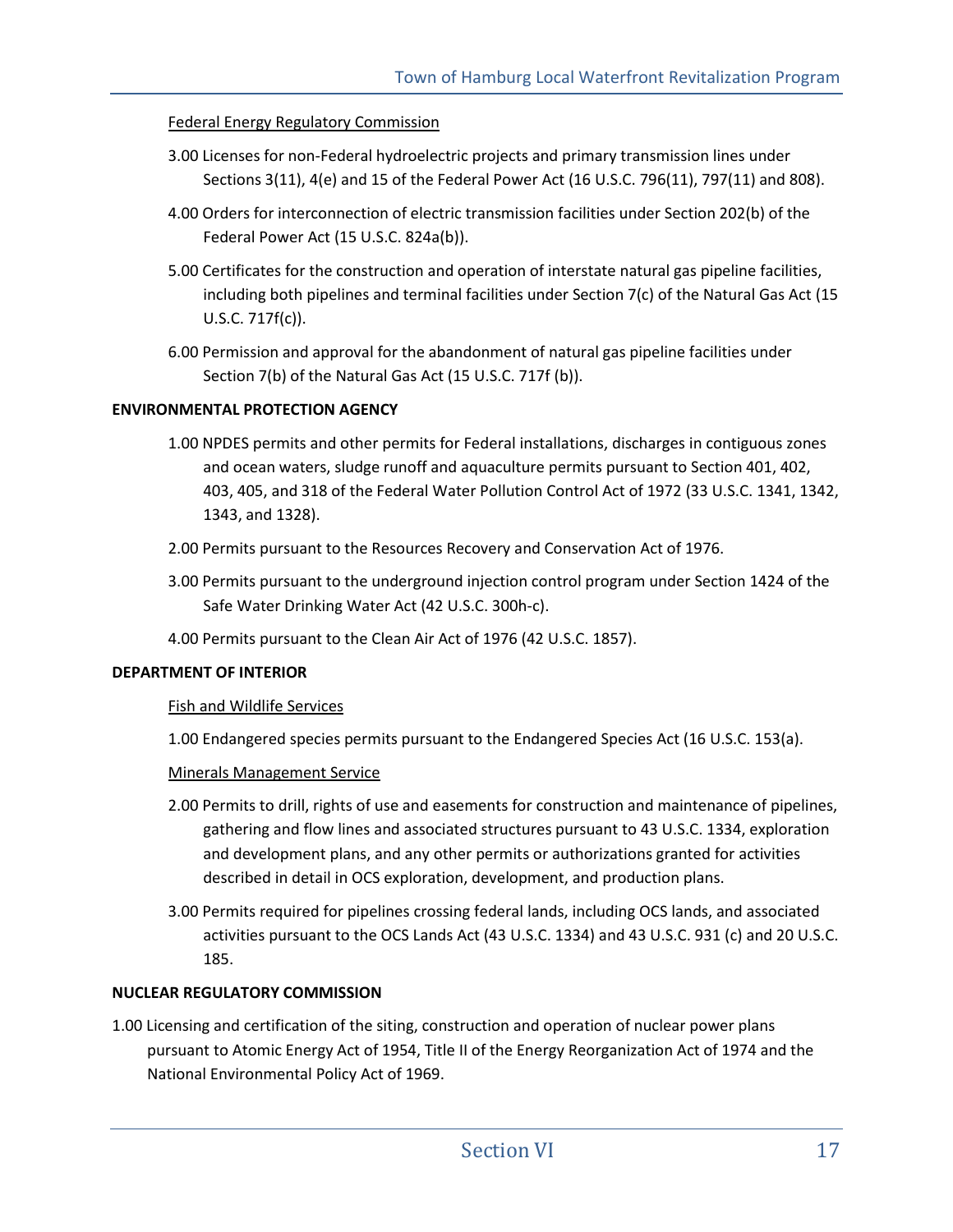#### **DEPARTMENT OF HOMELAND SECURITY**

#### Coast Guard

1.00 Construction or modification of bridges, causeways or pipelines over navigable waters pursuant to 49 U.S.C. 1455.

2.00 Permits for Deepwater Ports pursuant to the Deepwater Ports Act of 1974 (33 U.S.C. 1501).

#### **DEPARTMENT OF TRANSPORTATION**

#### Federal Aviation Administration

3.00 Permits and licenses for construction, operation or alteration of airports.

#### **III. FEDERAL FINANCIAL ASSISTANCE\*TO STATE AND LOCAL GOVERNMENTS**

#### **DEPARTMENT OF AGRICULTURE**

10.068 Rural Clean Water Program

- 10.409 Irrigation, Drainage, and Other Soil and Water Conservation Loans
- 10.410 Low to Moderate Income Housing Loans
- 10.411 Rural Housing Site Loans
- 10.413 Recreation Facility Loans
- 10.414 Resource Conservation and Development Loans
- 10.415 Rural Renting Housing Loans
- 10.416 Soil and Water Loans
- 10.418 Water and Waste Disposal Systems for Rural Communities
- 10.419 Watershed Protection and Flood Prevention Loans
- 10.422 Business and Industrial Loans
- 10.423 Community Facilities Loans
- 10.424 Industrial Development Grants
- 10.426 Area Development Assistance Planning Grants
- 10.429 Above Moderate Income Housing Loans
- 10.430 Energy Impacted Area Development Assistance Program
- 10.901 Resource Conservation and Development
- 10.902 Soil and Water Conservation
- 10.904 Watershed Protection and Flood Prevention
- 10.906 River Basin Surveys and Investigations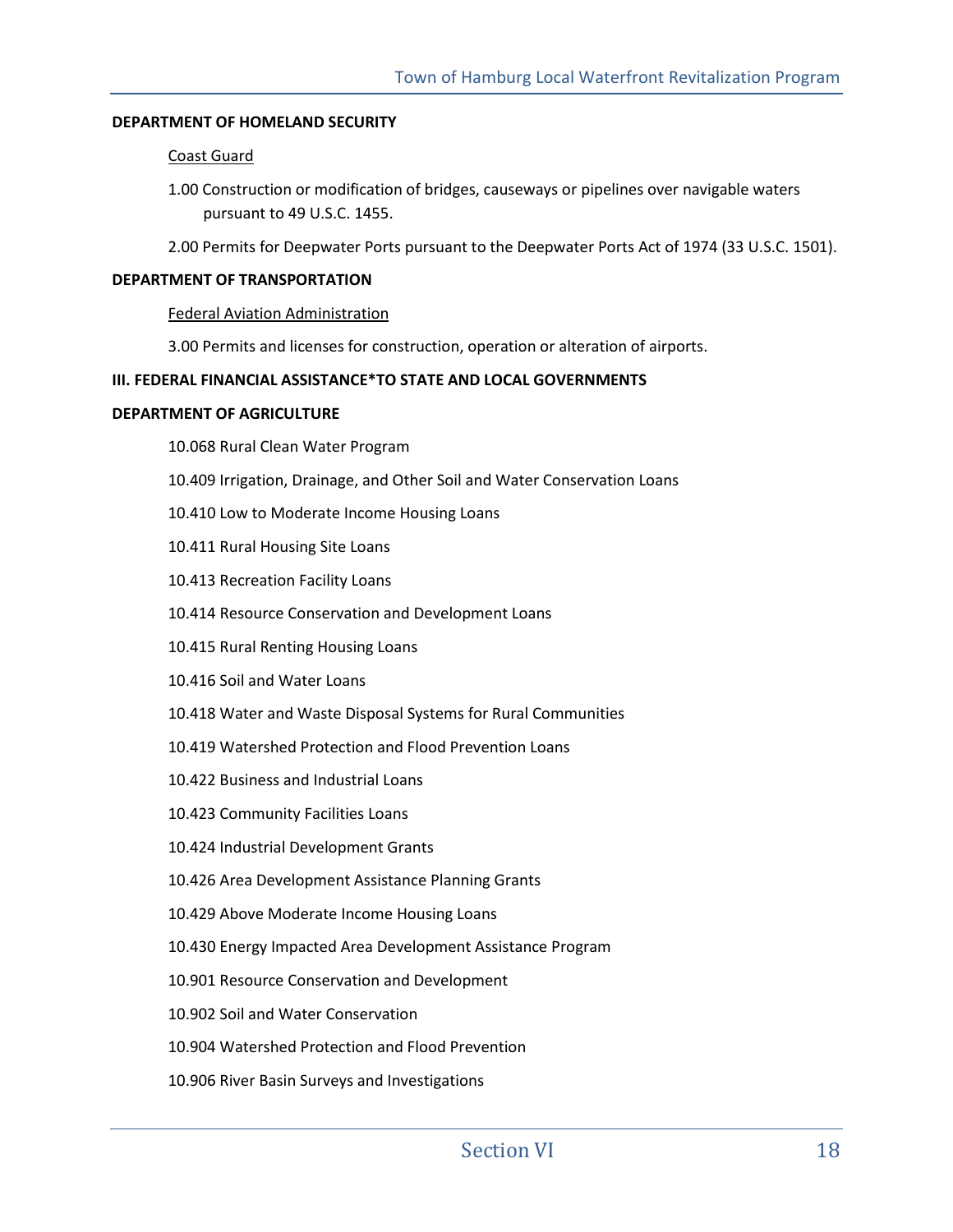#### **DEPARTMENT OF COMMERCE**

- 11.300 Economic Development Grants and Loans for Public Works and Development Facilities
- 11.301 Economic Development Business Development Assistance
- 11.302 Economic Development Support for Planning Organizations
- 11.304 Economic Development State and Local Economic Development Planning
- 11.305 Economic Development State and Local Economic Development Planning
- 11.307 Special Economic Development and Adjustment Assistance Program Long Term Economic Deterioration
- 11.308 Grants to States for Supplemental and Basic Funding of Titles I, II, III, IV, and V Activities
- 11.405 Anadromous and Great Lakes Fisheries Conservation
- 11.407 Commercial Fisheries Research and Development
- 11.417 Sea Grant Support
- 11.427 Fisheries Development and Utilization Research and Demonstration Grants and Cooperative Agreements Program
- 11.501 Development and Promotion of Ports and Inter-modal Transportation
- 11.509 Development and Promotion of Domestic Waterborne Transport Systems

#### **COMMUNITY SERVICES ADMINISTRATION**

- 49.002 Community Action
- 49.011 Community Economic Development
- 49.013 State Economic Opportunity Offices
- 49.017 Rural Development Loan Fund
- 49.018 Housing and Community Development (Rural Housing)

#### **ENVIRONMENTAL PROTECTION AGENCY**

- 66.001 Air Pollution Control Program Grants
- 66.418 Construction Grants for Wastewater Treatment Works
- 66.426 Water Pollution Control State and Areawide Water Quality Management Planning Agency
- 66.451 Solid and Hazardous Waste Management Program Support Grants
- 66.452 Solid Waste Management Demonstration Grants
- 66.600 Environmental Protection Consolidated Grants Program Support Comprehensive Environmental Response, Compensation and Liability (Super Fund)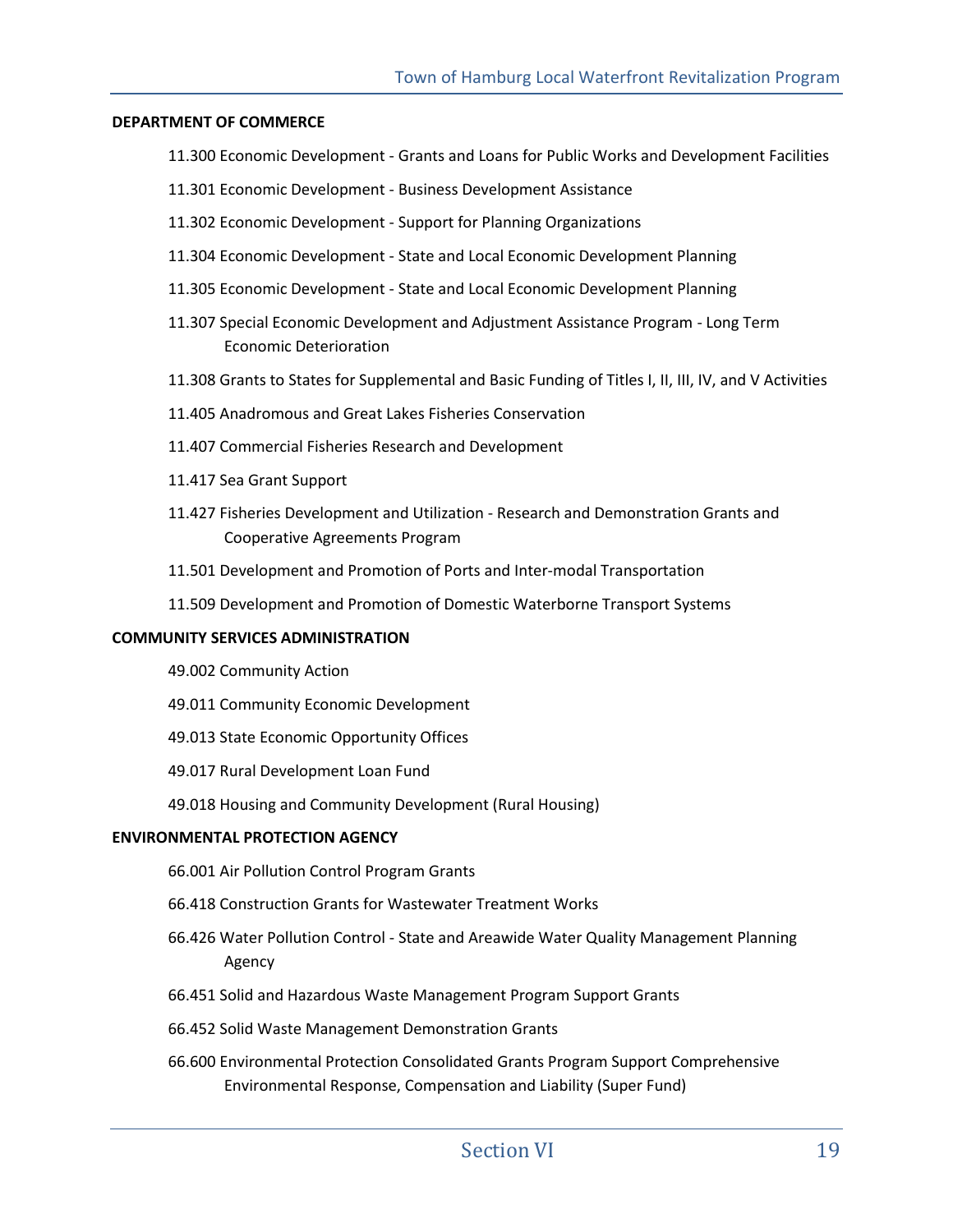#### **GENERAL SERVICES ADMINISTRATION**

39.002 Disposal of Federal Surplus Real Property

#### **DEPARTMENT OF HOUSING AND URBAN DEVELOPMENT**

- 14.112 Mortgage Insurance Construction or Substantial Rehabilitation of Condominium Projects
- 14.115 Mortgage Insurance Development of Sales Type Cooperative Projects
- 14.117 Mortgage Insurance Homes
- 14.124 Mortgage Insurance Investor Sponsored Cooperative Housing
- 14.125 Mortgage Insurance Land Development and New Communities
- 14.126 Mortgage Insurance Management Type Cooperative Projects
- 14.127 Mortgage Insurance Mobile Home Parks
- 14.218 Community Development Block Grants/Entitlement Grants
- 14.219 Community Development Block Grants/Small Cities Program
- 14.221 Urban Development Action Grants
- 14.223 Indian Community Development Block Grant Program

#### **DEPARTMENT OF INTERIOR**

- 15.400 Outdoor Recreation Acquisition, Development and Planning
- 15.402 Outdoor Recreation Technical Assistance
- 15.403 Disposal of Federal Surplus Real Property for Parks, Recreation, and Historic Monuments
- 15.411 Historic Preservation Grants-in-Aid
- 15.417 Urban Park and Recreation Recovery Program
- 15.600 Anadromous Fish Conservation
- 15.605 Fish Restoration
- 15.611 Wildlife Restoration
- 15.613 Marine Mammal Grant Program
- 15.802 Minerals Discovery Loan Program
- 15.950 National Water Research and Development Program
- 15.951 Water Resources Research and Technology Assistance to State Institutes
- 15.952 Water Research and Technology Matching Funds to State Institutes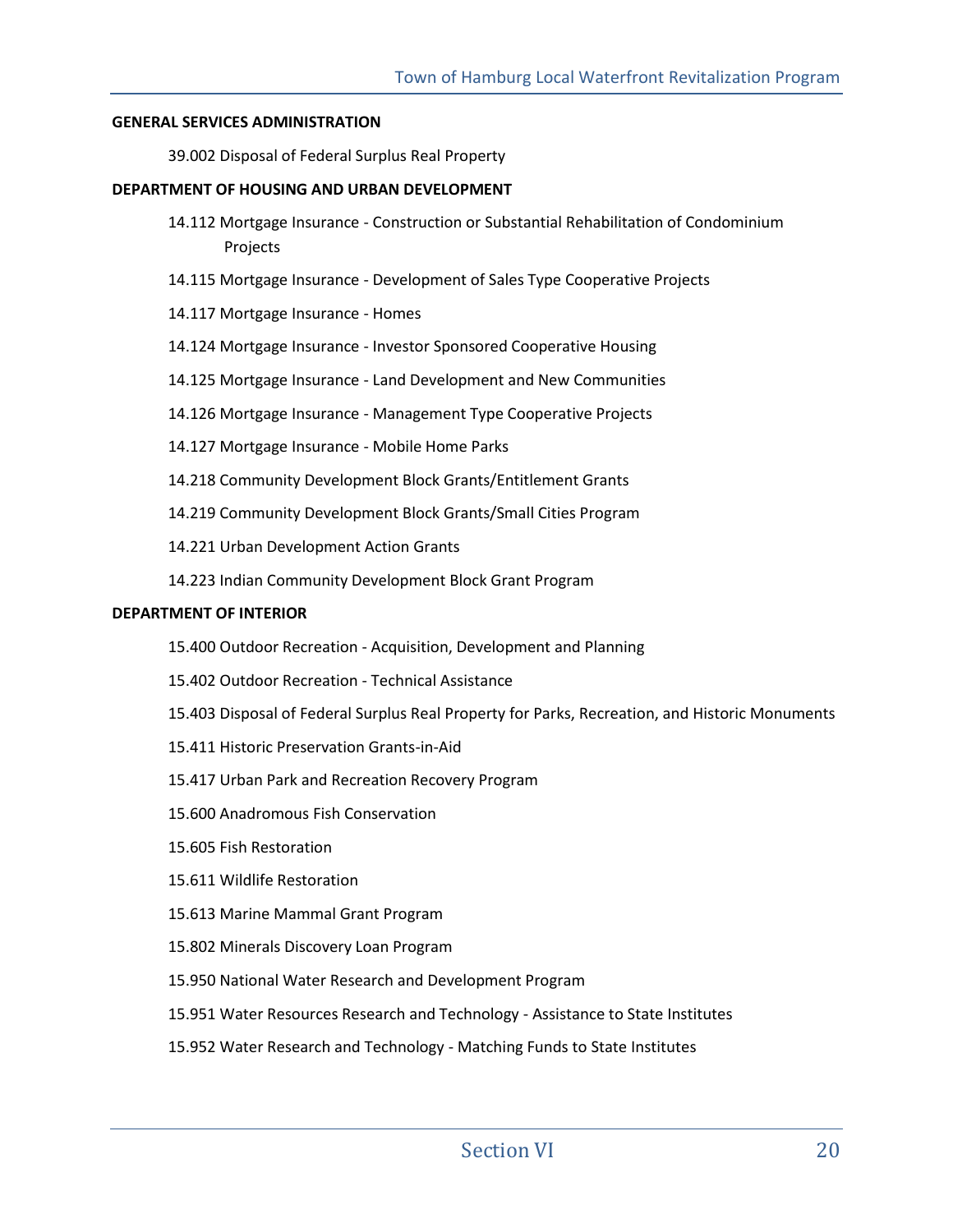#### **SMALL BUSINESS ADMINISTRATION**

59.012 Small Business Loans

59.013 State and Local Development Company Loans

59.024 Water Pollution Control Loans

59.025 Air Pollution Control Loans

59.031 Small Business Pollution Control Financing Guarantee

#### **DEPARTMENT OF TRANSPORTATION**

20.102 Airport Development Aid Program

20.103 Airport Planning Grant Program

20.205 Highway Research, Planning, and Construction

20.309 Railroad Rehabilitation and Improvement - Guarantee of Obligations

20.310 Railroad Rehabilitation and Improvement - Redeemable Preference Shares

20.506 Urban Mass Transportation Demonstration Grants

20.509 Public Transportation for Rural and Small Urban Areas

\* Numbers refer to the Catalog of Federal Domestic Assistance Programs, 1980 and its two subsequent updates.

## **6.3 STATE AND FEDERAL PROGRAMS NECESSARY TO FURTHER THE LWRP**

## **A. STATE PROGRAMS**

#### **A. Department of Environmental Conservation**

Funding assistance with planning studies and/or design and construction of projects targeted to mitigate localized flooding problems in the Town's waterfront area, particularly along Route 5 in Sub-Area 1.

Funding assistance with planning studies and/or design and construction of projects targeted to control and mitigate localized flooding problems in the Town's waterfront area.

Funding assistance through the Environmental Quality Bond Act of 1972 for improvement projects at Hamburg Town Park.

Technical assistance with updates and revisions to the Coastal Erosion Hazard Area mapping.

## **B. Environmental Facilities Corp.**

Funding assistance for the planning, design and construction of sewer extensions or other improvement projects within the Erie County Sewer Districts.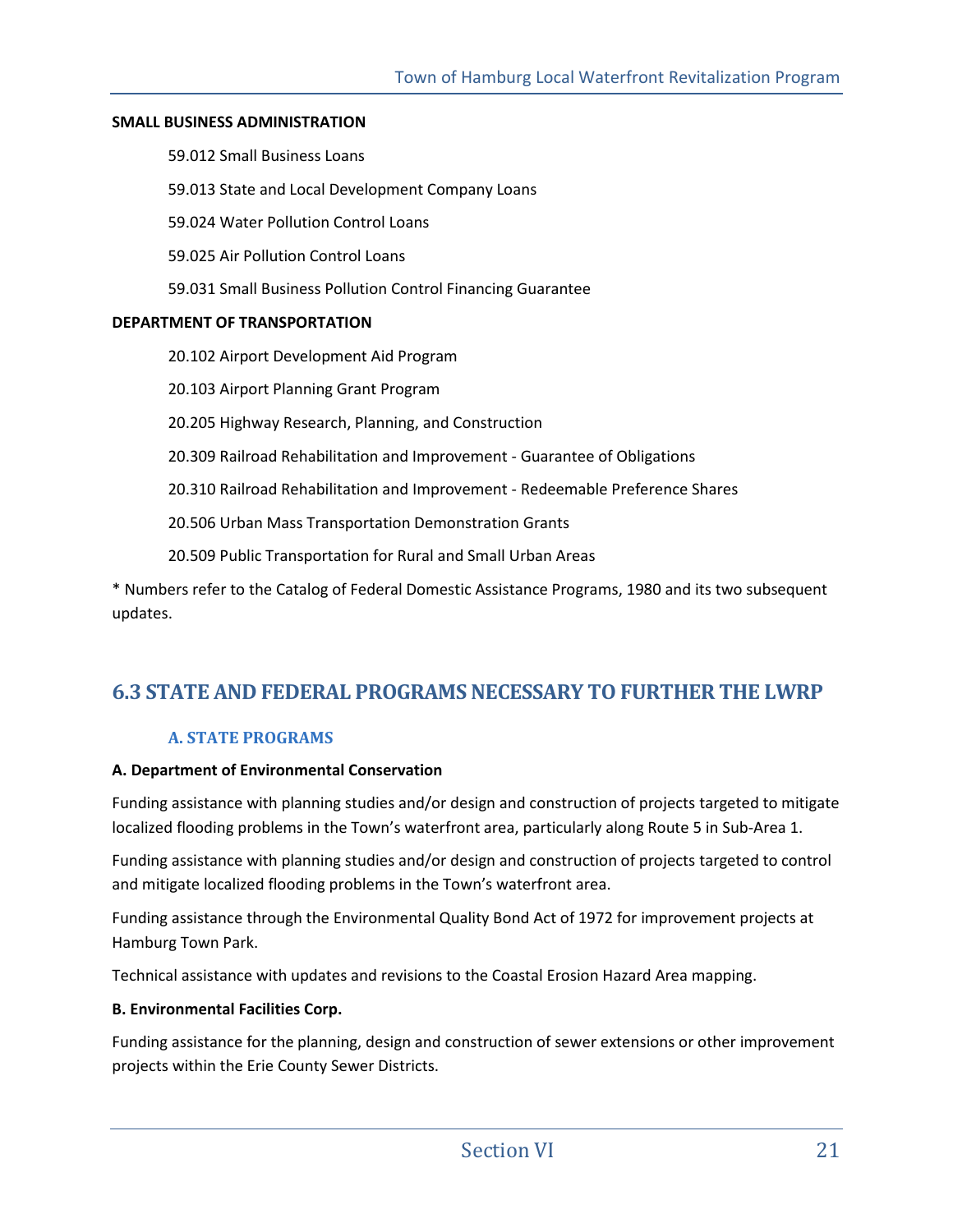## **C. Department of State**

Funding approval and technical assistance for LWRP implementation of various planning, design and construction projects, as outlined in Section IV of this Program.

Funding assistance through the Environmental Quality Bond Act of 1972 for the land preservation and protection of the unique resources at Bennett Beach and for improvement projects at local parks in Hamburg.

## **D. Department of Economic Development / Empire State Development Corporation**

Assistance is needed for the preparation of economic feasibility studies for the reuse of various deteriorated and unutilized structures, as well as for the siting or improvement of public facilities.

## **E. Office of General Services**

Prior to any development occurring in the water or on the immediate waterfront, OGS will be contacted for a determination of the State's interest in underwater or formerly underwater lands and for authorization to use and occupy such lands.

## **F. Office of Parks, Recreation, and Historic Preservation**

Funding assistance for the planning, design and construction of expansion or improvement projects at Woodlawn Beach State Park.

Funding approval under programs such as the Land and Water Conservation Fund and the Clean Water / Environmental Protection Fund for development of or improvements to waterfront parkland.

Funding assistance to continue the multi-use trail development along the waterfront on Route and for the development of the Lake Erie Scenic Overlook on the former Foit's property.

## **G. Division of Housing and Community Renewal**

Funding and technical assistance with revitalization efforts in the Woodlawn community.

## **H. New York State Department of Transportation**

Funding assistance with the development of the Old Lake Shore Road Multi-Use Pathway.

## **B. FEDERAL PROGRAMS**

#### **A. Department of Defense**

Technical assistance and funding for flooding and erosion control projects on Route 5 in Athol Springs and Old Lake Shore Road erosion control and stabilization.

#### **B. Federal Highway Administration**

Funding and technical assistance for the design and construction of the Hamburg Multi-Use Pathway.

#### **C. Department of Commerce**

Funding and technical assistance for economic development projects in the Woodlawn Beach hamlet area.